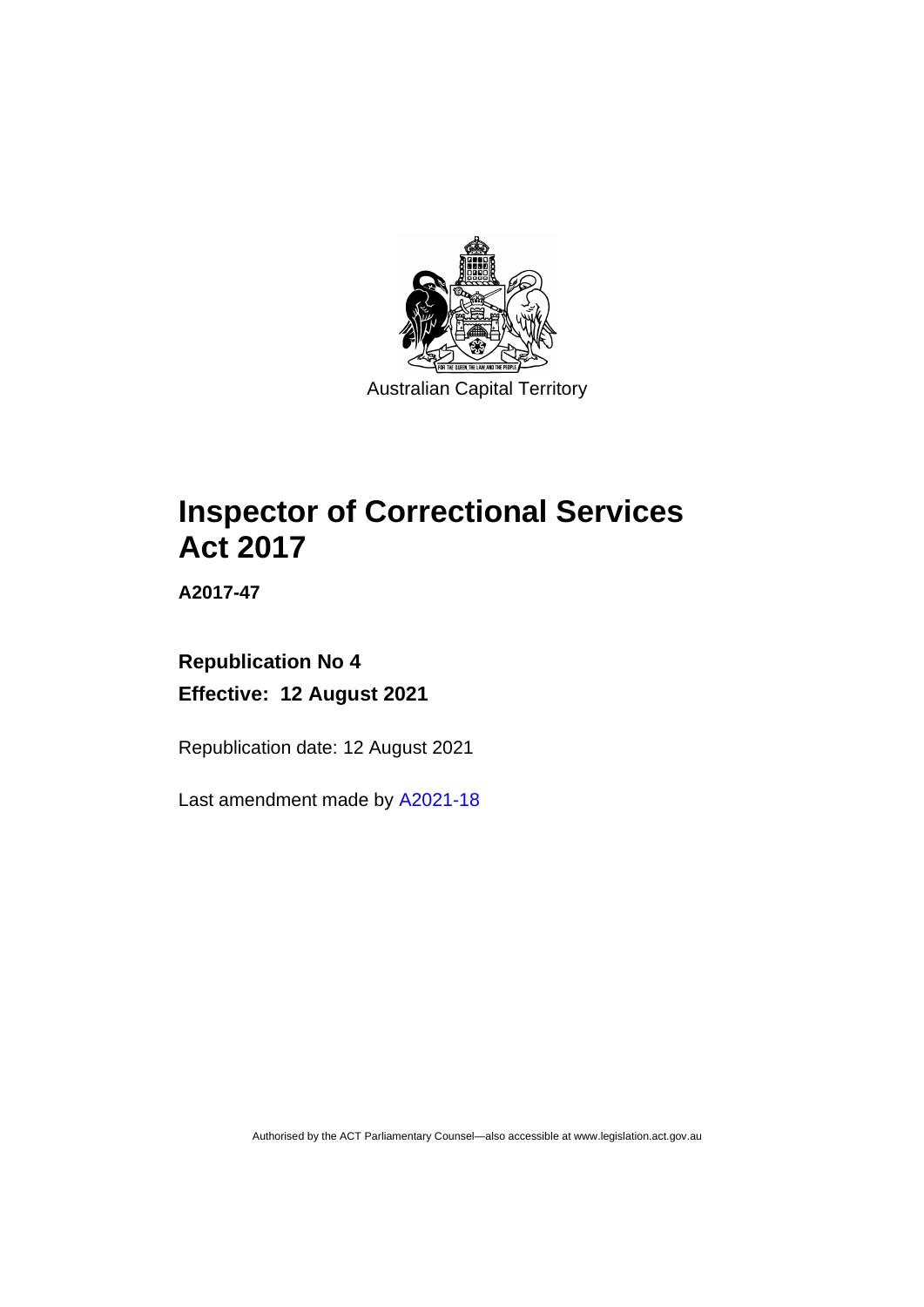### **About this republication**

#### **The republished law**

This is a republication of the *Inspector of Correctional Services Act 2017* (including any amendment made under the *[Legislation Act 2001](http://www.legislation.act.gov.au/a/2001-14)*, part 11.3 (Editorial changes)) as in force on 12 August 2021*.* It also includes any commencement, amendment, repeal or expiry affecting this republished law to 12 August 2021.

The legislation history and amendment history of the republished law are set out in endnotes 3 and 4.

#### **Kinds of republications**

The Parliamentary Counsel's Office prepares 2 kinds of republications of ACT laws (see the ACT legislation register at [www.legislation.act.gov.au\)](http://www.legislation.act.gov.au/):

- authorised republications to which the *[Legislation Act 2001](http://www.legislation.act.gov.au/a/2001-14)* applies
- unauthorised republications.

The status of this republication appears on the bottom of each page.

#### **Editorial changes**

The *[Legislation Act 2001](http://www.legislation.act.gov.au/a/2001-14)*, part 11.3 authorises the Parliamentary Counsel to make editorial amendments and other changes of a formal nature when preparing a law for republication. Editorial changes do not change the effect of the law, but have effect as if they had been made by an Act commencing on the republication date (see *[Legislation Act 2001](http://www.legislation.act.gov.au/a/2001-14)*, s 115 and s 117). The changes are made if the Parliamentary Counsel considers they are desirable to bring the law into line, or more closely into line, with current legislative drafting practice.

This republication does not include amendments made under part 11.3 (see endnote 1).

#### **Uncommenced provisions and amendments**

If a provision of the republished law has not commenced, the symbol  $\mathbf{U}$  appears immediately before the provision heading. Any uncommenced amendments that affect this republished law are accessible on the ACT legislation register [\(www.legislation.act.gov.au\)](http://www.legislation.act.gov.au/). For more information, see the home page for this law on the register.

#### **Modifications**

If a provision of the republished law is affected by a current modification, the symbol  $\mathbf{M}$  appears immediately before the provision heading. The text of the modifying provision appears in the endnotes. For the legal status of modifications, see the *[Legislation](http://www.legislation.act.gov.au/a/2001-14)  Act [2001](http://www.legislation.act.gov.au/a/2001-14)*, section 95.

#### **Penalties**

At the republication date, the value of a penalty unit for an offence against this law is \$160 for an individual and \$810 for a corporation (see *[Legislation Act 2001](http://www.legislation.act.gov.au/a/2001-14)*, s 133).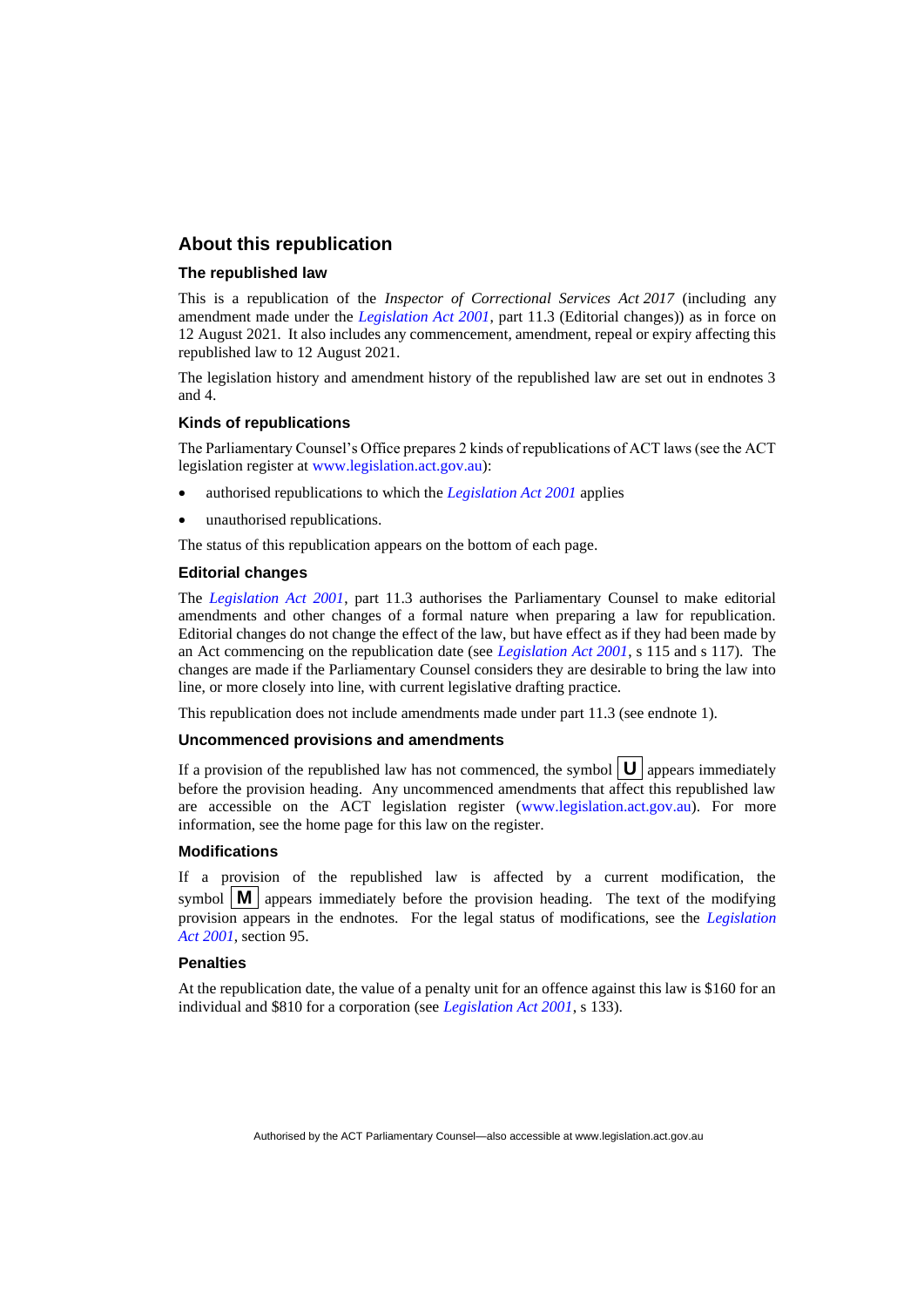

# **Inspector of Correctional Services Act 2017**

# **Contents**

# **Part 1 [Preliminary](#page-7-0)** 1 [Name of Act](#page-7-1) 2 3 [Dictionary](#page-7-2) 2 4 [Notes](#page-7-3) 2 5 [Offences against Act—application of Criminal Code etc](#page-7-4) 2 6 [Object of Act](#page-8-0) 3 7 What is a *[correctional centre](#page-8-1)*? 3 8 What is a *[correctional service](#page-9-0)*? 4

| R4       |  |
|----------|--|
| 12/08/21 |  |

Inspector of Correctional Services Act 2017 Effective: 12/08/21

contents 1

Page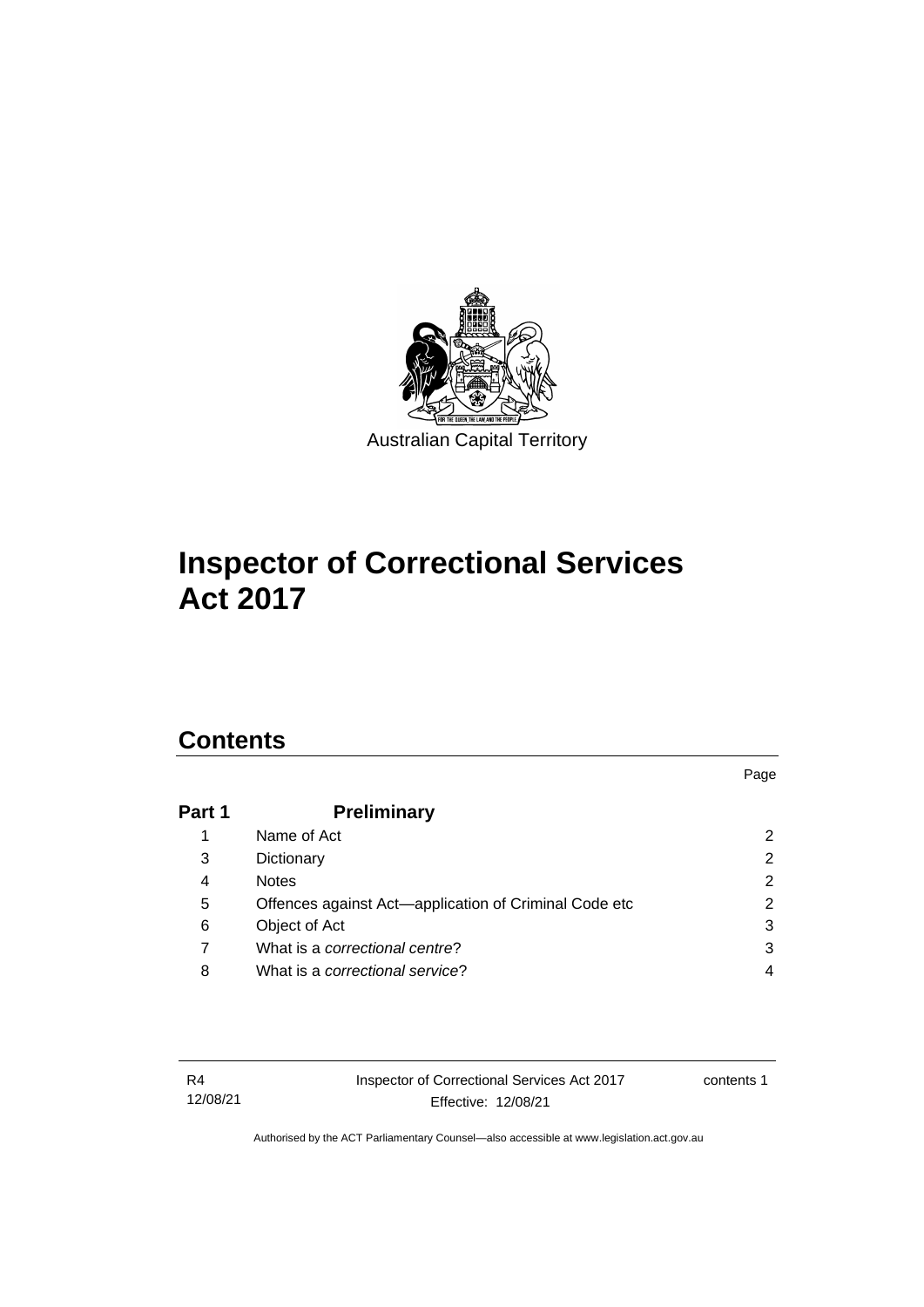#### **Contents**

| ×<br>× |  |
|--------|--|
|        |  |

| Part 2               | <b>Inspector of correctional services</b>                                                                  |                                                |                                                                                      |  |  |  |
|----------------------|------------------------------------------------------------------------------------------------------------|------------------------------------------------|--------------------------------------------------------------------------------------|--|--|--|
| <b>Division 2.1</b>  | <b>Appointment of inspector</b>                                                                            |                                                |                                                                                      |  |  |  |
| 9                    | Appointment of inspector of correctional services                                                          | 5                                              |                                                                                      |  |  |  |
| 10                   | Disclosure of interests                                                                                    |                                                |                                                                                      |  |  |  |
| 11                   | Inspector must not do inconsistent work etc                                                                | 6                                              |                                                                                      |  |  |  |
| 12                   | Ending appointment                                                                                         | 6                                              |                                                                                      |  |  |  |
| <b>Division 2.2</b>  | Office of the inspector                                                                                    |                                                |                                                                                      |  |  |  |
| 13                   | Inspector's staff                                                                                          | $\overline{7}$                                 |                                                                                      |  |  |  |
| 14                   | Contractors                                                                                                | $\overline{7}$                                 |                                                                                      |  |  |  |
| 15                   | Other arrangements for staff and facilities                                                                | $\overline{7}$                                 |                                                                                      |  |  |  |
| 16                   | Delegation                                                                                                 | 8                                              |                                                                                      |  |  |  |
| Part 3               | <b>Inspector's functions and powers</b>                                                                    |                                                |                                                                                      |  |  |  |
| 17                   | Functions-generally                                                                                        | 9                                              |                                                                                      |  |  |  |
| 18                   | Functions-examination and review                                                                           | 10                                             |                                                                                      |  |  |  |
| 19<br>20<br>21<br>22 | Inspector may enter correctional centre etc<br>Inspection guidelines<br>Access to correctional centres etc |                                                |                                                                                      |  |  |  |
|                      |                                                                                                            |                                                | Power to ask for information, documents and other things<br>Requiring attendance etc |  |  |  |
|                      |                                                                                                            |                                                |                                                                                      |  |  |  |
|                      | 24                                                                                                         | Inspector may keep document or other thing etc | 16                                                                                   |  |  |  |
| 25                   | Privileges against self-incrimination and exposure to civil penalty                                        | 17                                             |                                                                                      |  |  |  |
| 26                   | Offence-taking detrimental action                                                                          | 17                                             |                                                                                      |  |  |  |
| Part 4               | <b>Reports by inspector</b>                                                                                |                                                |                                                                                      |  |  |  |
| 27                   | Inspector to give reports to Legislative Assembly                                                          | 19                                             |                                                                                      |  |  |  |
| 28                   | Public interest considerations                                                                             | 20                                             |                                                                                      |  |  |  |
| 29                   | Draft report to relevant Minister and director-general                                                     | 21                                             |                                                                                      |  |  |  |
| 30                   | Report to Legislative Assembly                                                                             |                                                |                                                                                      |  |  |  |
| Part 5               | Cooperation and referral between inspector                                                                 |                                                |                                                                                      |  |  |  |
|                      | and other entities                                                                                         |                                                |                                                                                      |  |  |  |
| 31                   | Cooperation with other entities                                                                            | 22                                             |                                                                                      |  |  |  |
| 32                   | Inspector may refer matter to investigative entity                                                         | 23                                             |                                                                                      |  |  |  |
| contents 2           | Inspector of Correctional Services Act 2017                                                                | R4                                             |                                                                                      |  |  |  |
|                      | Effective: 12/08/21                                                                                        | 12/08/21                                       |                                                                                      |  |  |  |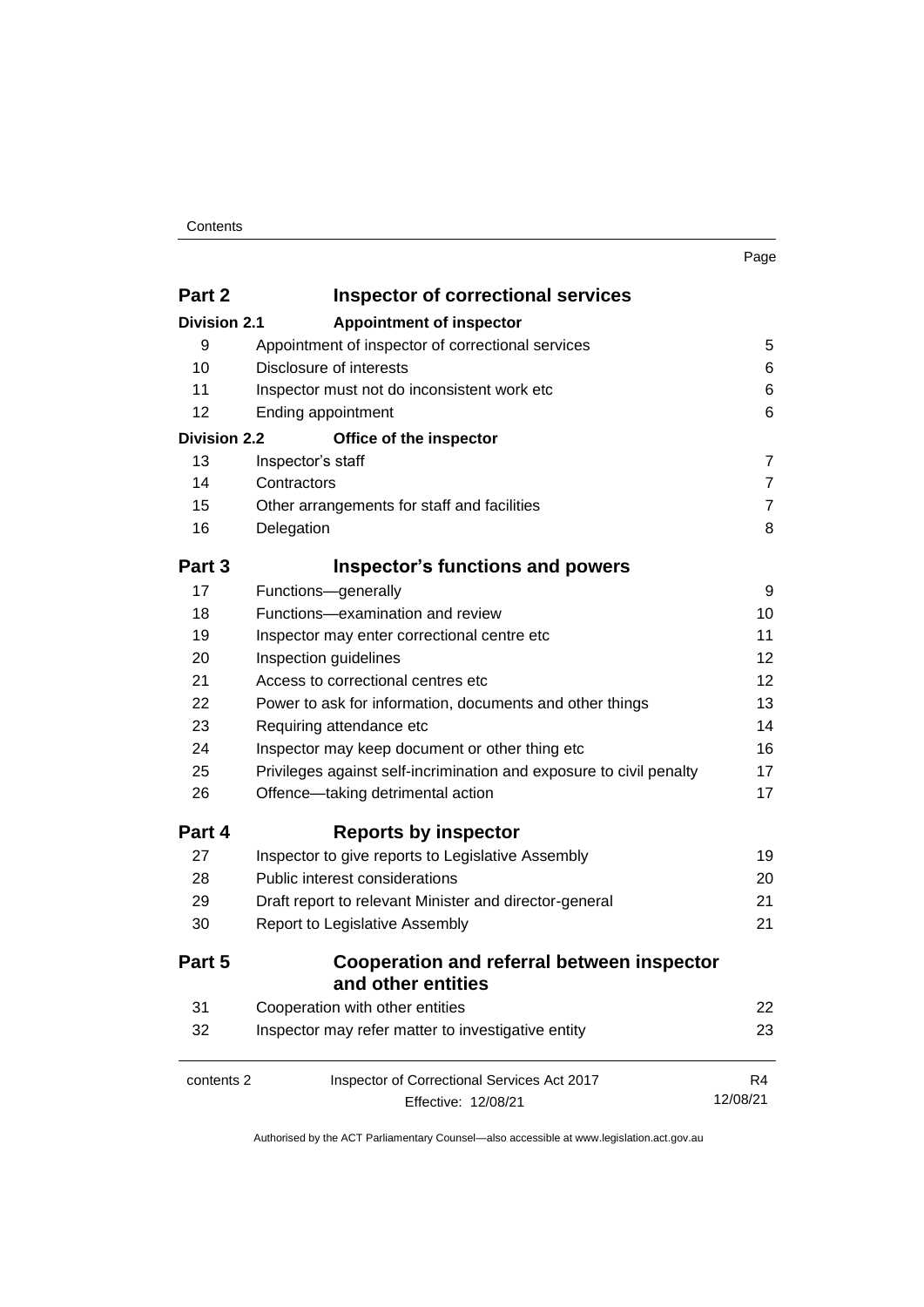|                   |                                                  | Contents |
|-------------------|--------------------------------------------------|----------|
|                   |                                                  | Page     |
| 33                | Cooperation with inspector                       | 23       |
| 34                | Oversight entities may refer matter to inspector | 25       |
| 35                | Information sharing                              | 25       |
| Part 6            | <b>Miscellaneous</b>                             |          |
| 36                | Protection of inspector from liability           | 26       |
| 37                | Offence—use or divulge protected information     | 26       |
| 38                | Regulation-making power                          | 28       |
| 39                | Review of Act                                    | 28       |
| <b>Dictionary</b> |                                                  | 29       |
| <b>Endnotes</b>   |                                                  |          |
| 1                 | About the endnotes                               | 31       |
| $\overline{2}$    | Abbreviation key                                 | 31       |
| 3                 | Legislation history                              | 32       |
| 4                 | Amendment history                                | 33       |
|                   |                                                  |          |

5 [Earlier republications](#page-39-0) 34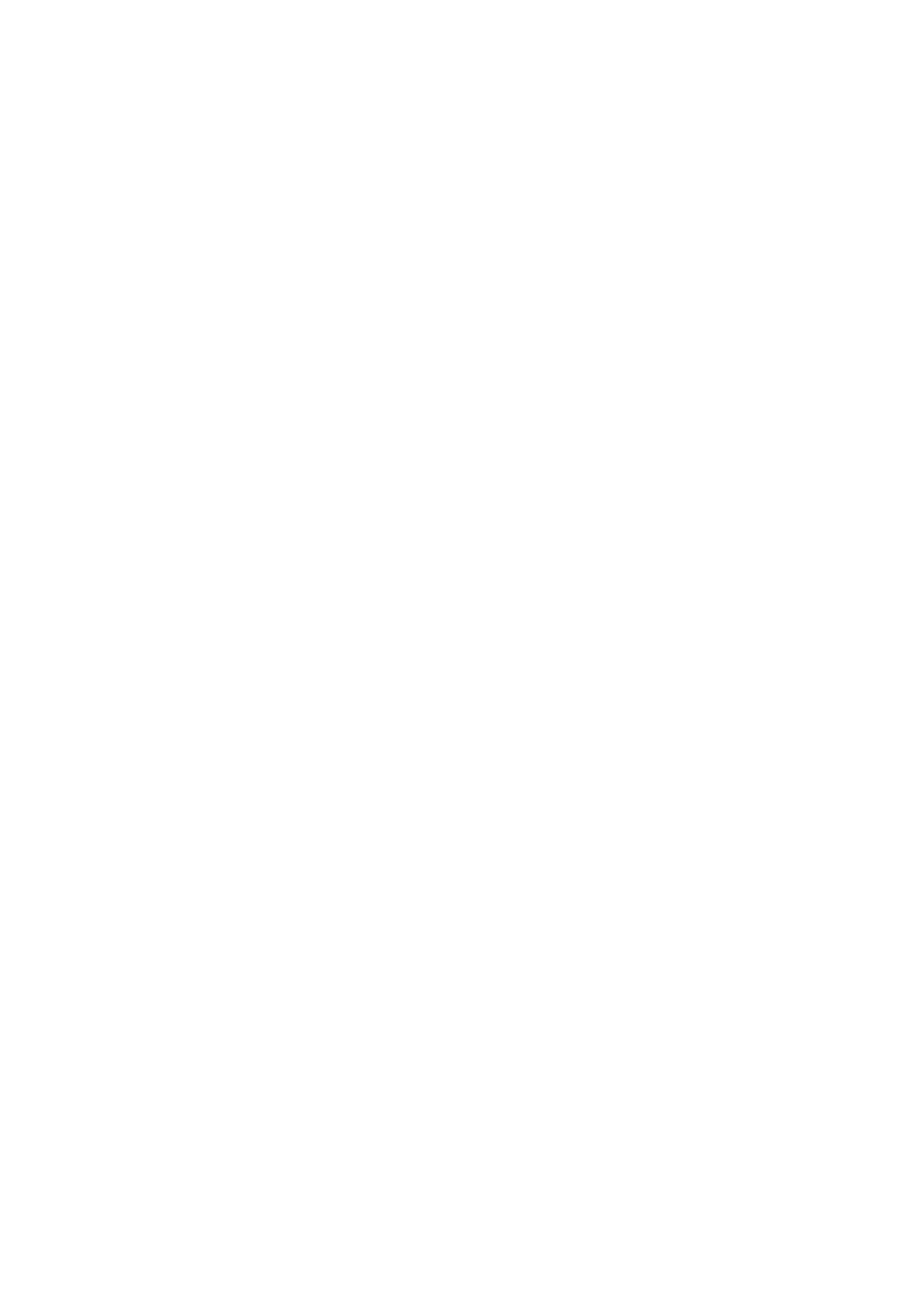

# **Inspector of Correctional Services Act 2017**

An Act to provide for an inspector of correctional services, and for other purposes

R4 12/08/21

ֺֺ֡

page 1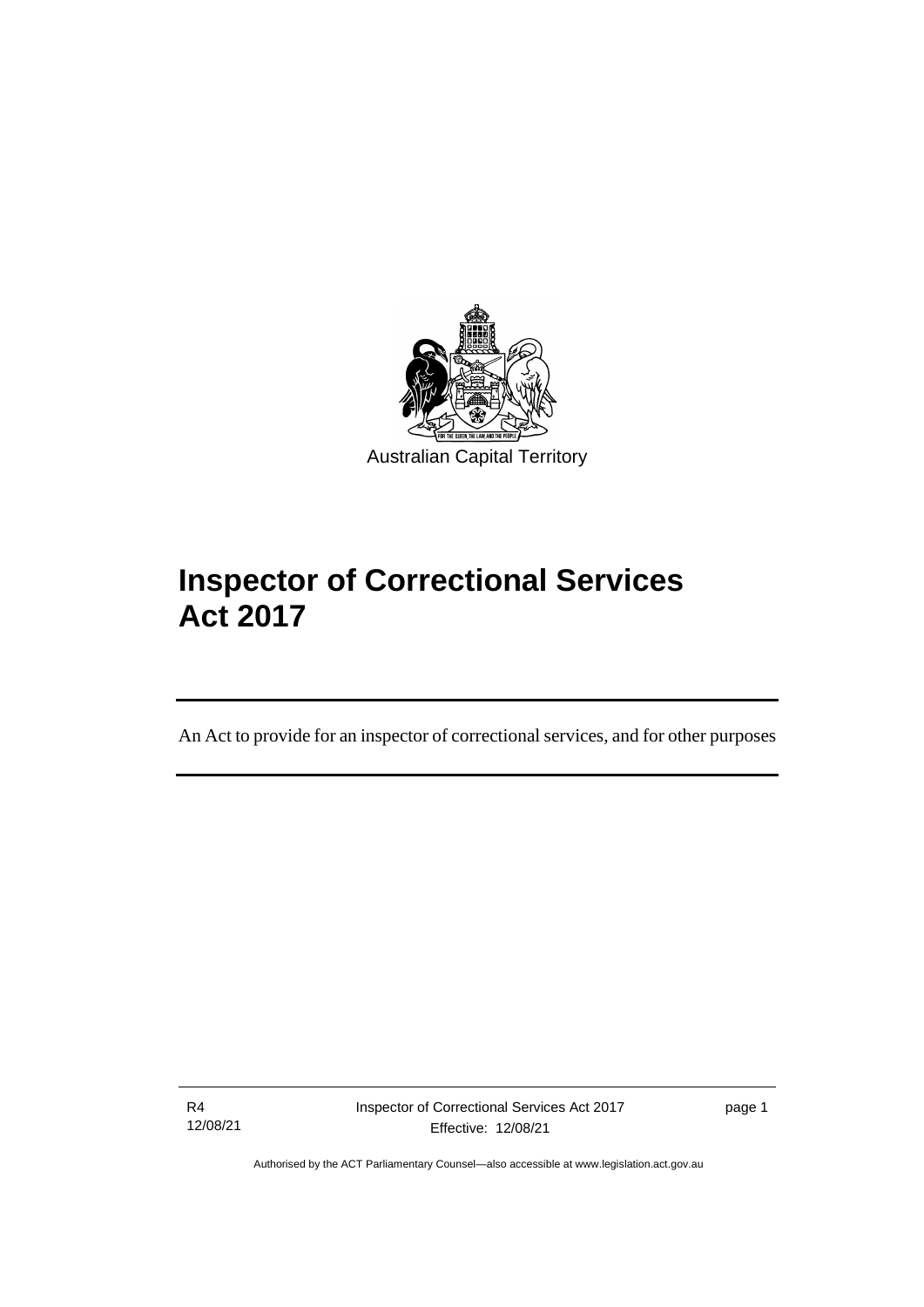#### **Part 1** Preliminary

Section 1

# <span id="page-7-0"></span>**Part 1 Preliminary**

### <span id="page-7-1"></span>**1 Name of Act**

This Act is the *Inspector of Correctional Services Act 2017*.

#### <span id="page-7-2"></span>**3 Dictionary**

The dictionary at the end of this Act is part of this Act.

*Note 1* The dictionary at the end of this Act defines certain terms used in this Act, and includes references (*signpost definitions*) to other terms defined elsewhere.

> For example, the signpost definition '*young detainee—*see the *[Children](http://www.legislation.act.gov.au/a/2008-19)  [and Young People Act 2008](http://www.legislation.act.gov.au/a/2008-19)*, section 95.' means that the term 'young detainee' is defined in that section and the definition applies to this Act.

*Note* 2 A definition in the dictionary (including a signpost definition) applies to the entire Act unless the definition, or another provision of the Act, provides otherwise or the contrary intention otherwise appears (see [Legislation Act,](http://www.legislation.act.gov.au/a/2001-14)  $s$  155 and  $s$  156 (1)).

### <span id="page-7-3"></span>**4 Notes**

A note included in this Act is explanatory and is not part of this Act.

*Note* See the [Legislation Act,](http://www.legislation.act.gov.au/a/2001-14) s 127 (1), (4) and (5) for the legal status of notes.

#### <span id="page-7-4"></span>**5 Offences against Act—application of Criminal Code etc**

Other legislation applies in relation to offences against this Act.

#### *Note 1 Criminal Code*

The [Criminal Code,](http://www.legislation.act.gov.au/a/2002-51) ch 2 applies to all offences against this Act (see Code, pt 2.1).

The chapter sets out the general principles of criminal responsibility (including burdens of proof and general defences), and defines terms used for offences to which the Code applies (eg *conduct*, *intention*, *recklessness* and *strict liability*).

#### *Note 2 Penalty units*

The [Legislation Act,](http://www.legislation.act.gov.au/a/2001-14) s 133 deals with the meaning of offence penalties that are expressed in penalty units.

page 2 Inspector of Correctional Services Act 2017 Effective: 12/08/21

R4 12/08/21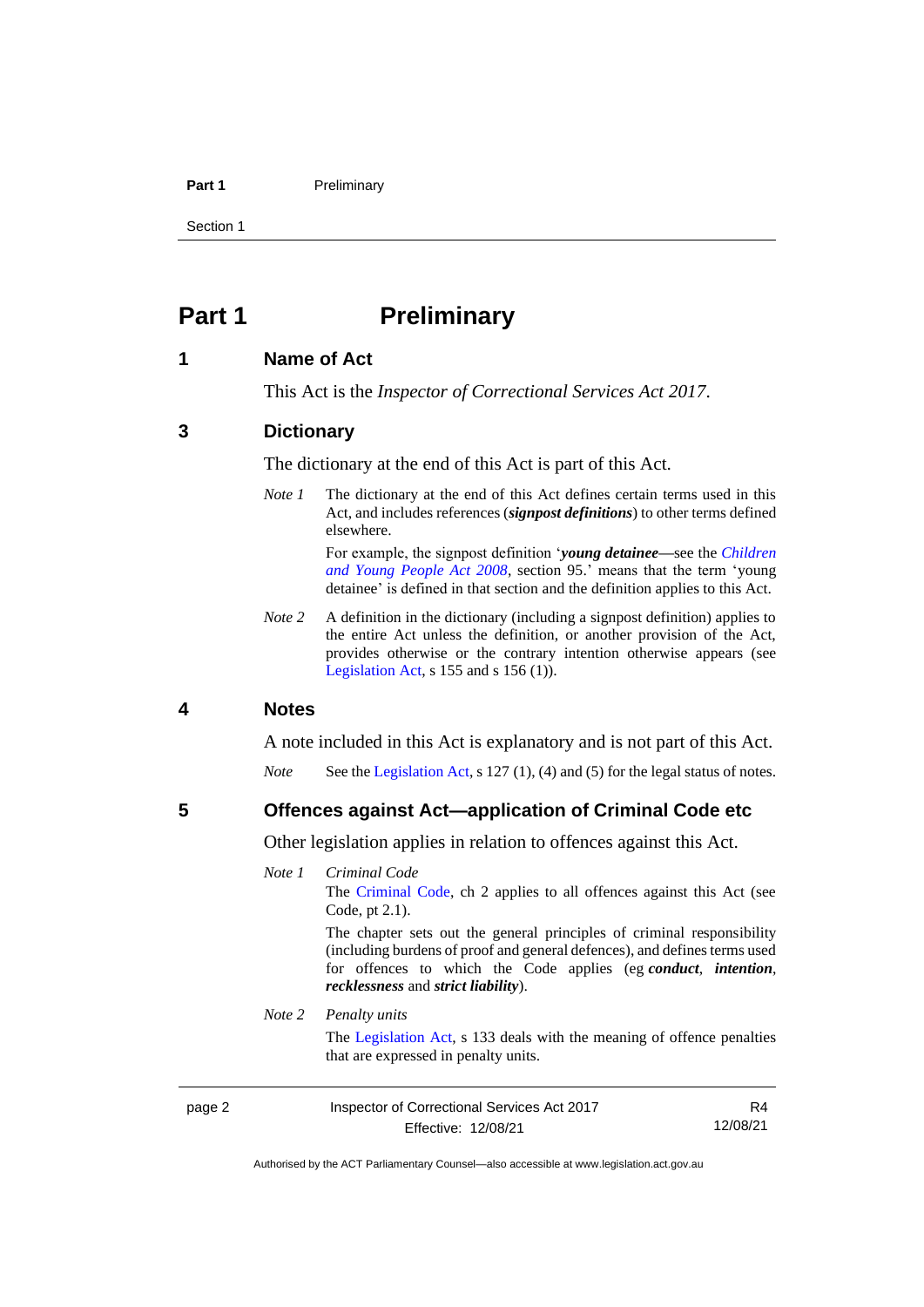# <span id="page-8-0"></span>**6 Object of Act**

- (1) The main object of this Act is to promote the continuous improvement of correctional centres and correctional services.
- (2) This is to be achieved particularly by providing a framework for—
	- (a) the systematic review and scrutiny of the correctional centres and services; and
	- (b) independent and transparent reporting.

### <span id="page-8-1"></span>**7 What is a** *correctional centre***?**

(1) In this Act:

*correctional centre* means—

- (a) a place declared to be a correctional centre under the *[Corrections Management Act 2007](http://www.legislation.act.gov.au/a/2007-15)*, section 24; or
- (b) a place where a detainee is held in custody under a declaration under the *[Corrections Management Act 2007](http://www.legislation.act.gov.au/a/2007-15)*, section 34; or
- (c) a place, including a vehicle, where a detainee is held in custody while being escorted by an escort officer under the *[Corrections](http://www.legislation.act.gov.au/a/2007-15)  [Management Act 2007](http://www.legislation.act.gov.au/a/2007-15)*; or
- (d) any other place where a detainee is held in custody under the *[Corrections Management Act 2007](http://www.legislation.act.gov.au/a/2007-15)*; or
- (e) a place declared to be a detention place under the *[Children and](http://www.legislation.act.gov.au/a/2008-19)  [Young People Act 2008](http://www.legislation.act.gov.au/a/2008-19)*, section 142; or
- (f) a place, including a vehicle, where a detainee is held in custody while being escorted by an escort officer under the *[Children and](http://www.legislation.act.gov.au/a/2008-19)  [Young People Act 2008](http://www.legislation.act.gov.au/a/2008-19)*.

#### **Examples—par (d)**

- 1 a place where a detainee is directed to work or participate in an activity
- 2 a police or court cell
- 3 a health facility

page 3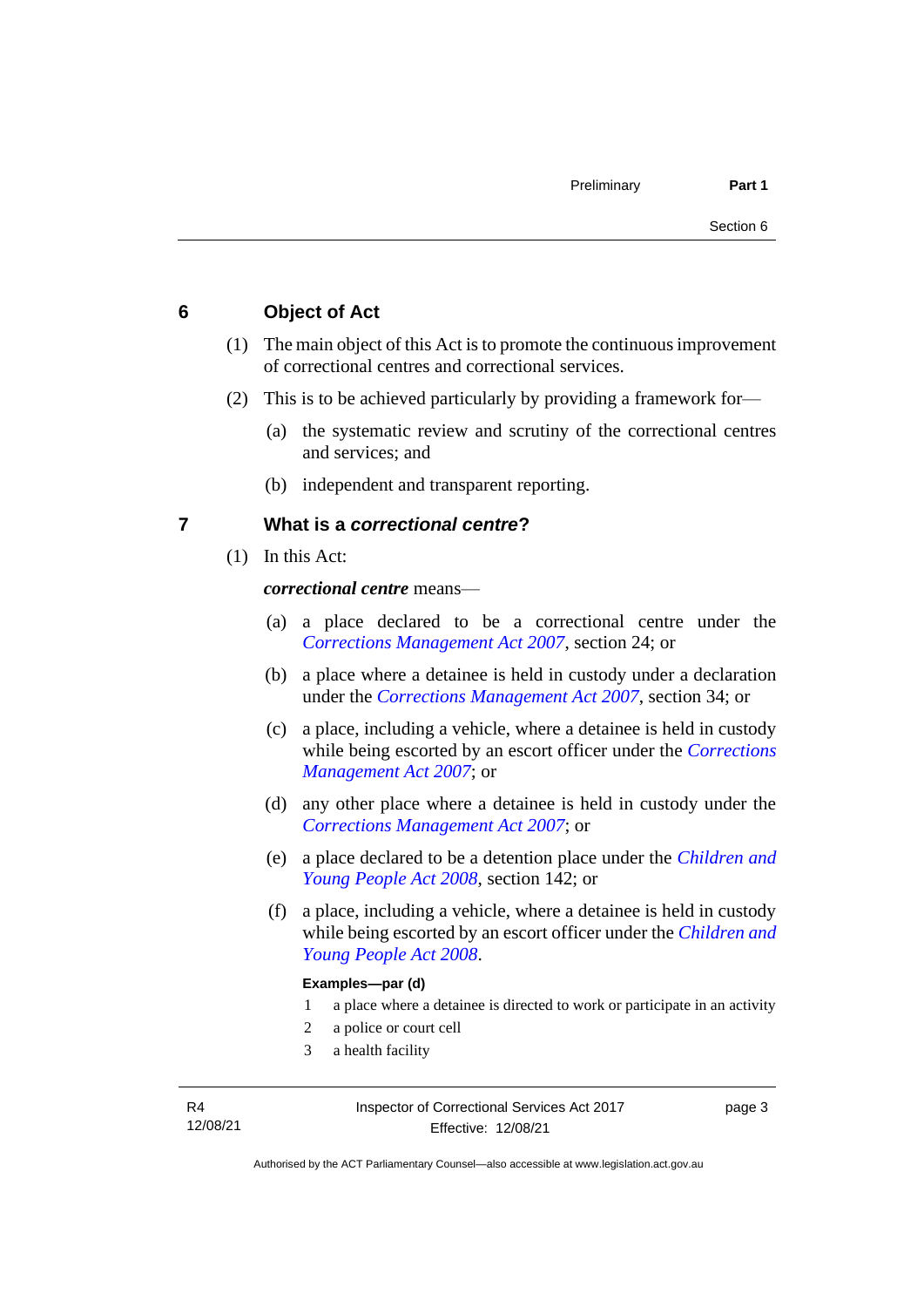#### Part 1 **Preliminary**

Section 8

(2) In this section:

*escort officer* means—

- (a) for the *[Corrections Management Act 2007](http://www.legislation.act.gov.au/a/2007-15)*—a corrections officer; or
- (b) for the *[Children and Young People Act 2008](http://www.legislation.act.gov.au/a/2008-19)*—a corrections officer or a youth detention officer.

*youth detention officer*—see the *[Children and Young People](http://www.legislation.act.gov.au/a/2008-19)  Act [2008](http://www.legislation.act.gov.au/a/2008-19)*, section 96.

#### <span id="page-9-0"></span>**8 What is a** *correctional service***?**

In this Act:

*correctional service*—

- (a) means—
	- (i) the management, control and security of a correctional centre; or
	- (ii) the security, control, safety, care and welfare of a detainee at a correctional centre; and
- (b) includes policies, processes and procedures in relation to the matters mentioned in paragraph (a).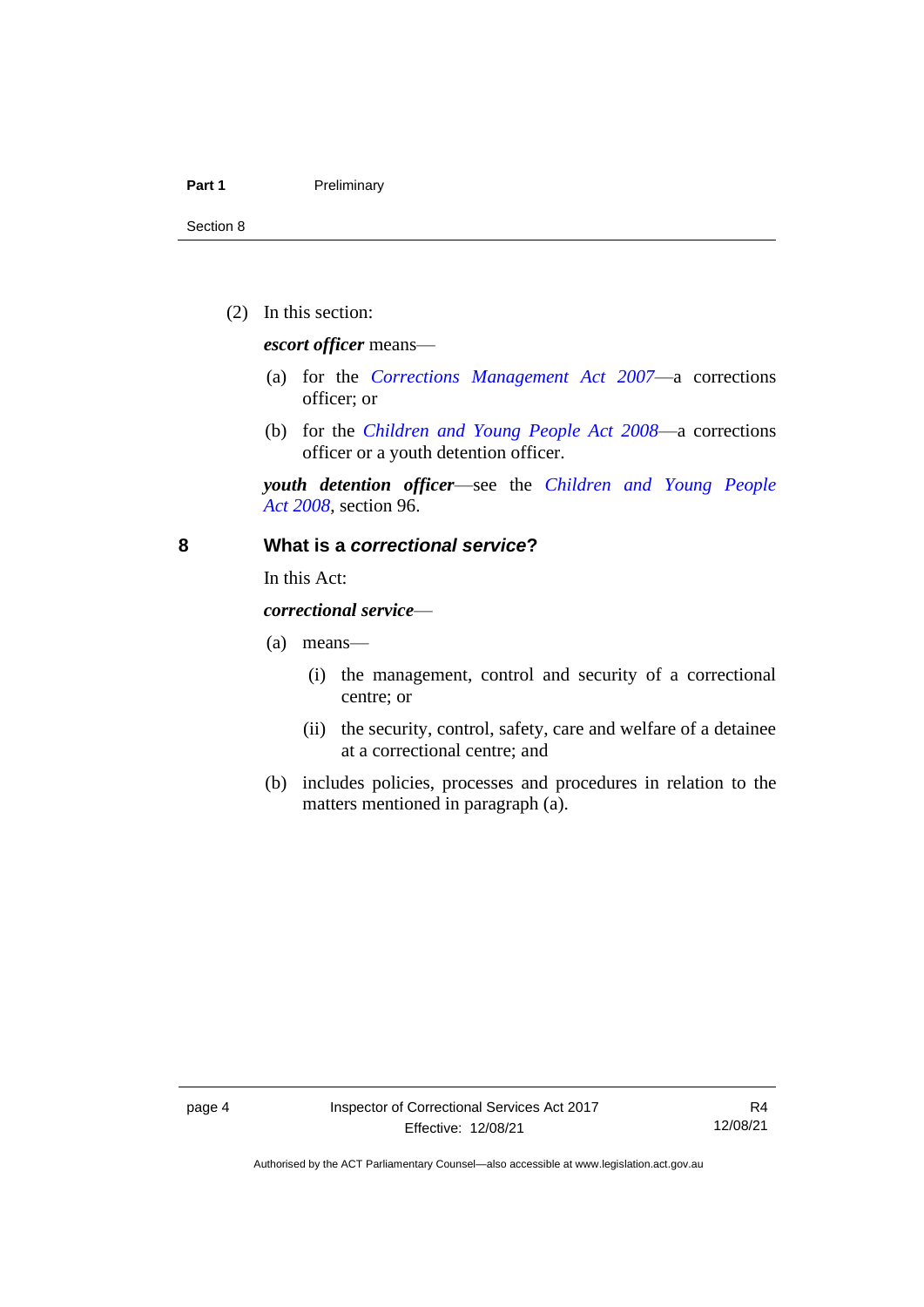# <span id="page-10-0"></span>**Part 2 Inspector of correctional services**

# <span id="page-10-1"></span>**Division 2.1 Appointment of inspector**

<span id="page-10-2"></span>

# **9 Appointment of inspector of correctional services**

(1) The Executive must appoint a person as the inspector of correctional services.

- (2) The appointment must be made in accordance with an open and accountable selection process.
- (3) However, the Executive must not appoint a person as the inspector unless satisfied that the person has the experience or expertise necessary to exercise the inspector's functions.
- (4) A person must not be appointed for a term of longer than 5 years.

- (5) The inspector's conditions of appointment are the conditions agreed between the Executive and the inspector that are stated in the instrument of appointment, subject to any determination under the *[Remuneration Tribunal Act 1995](http://www.legislation.act.gov.au/a/1995-55)*.
- (6) The appointment of the inspector is a notifiable instrument.

*Note 1* For the making of appointments (including acting appointments), see the [Legislation Act,](http://www.legislation.act.gov.au/a/2001-14) pt 19.3.

*Note 2* In particular, an appointment may be made by naming a person or nominating the occupant of a position (see [Legislation Act,](http://www.legislation.act.gov.au/a/2001-14) s 207).

*Note* A person may be reappointed to a position if the person is eligible to be appointed to the position (see [Legislation Act,](http://www.legislation.act.gov.au/a/2001-14) s 208 and dict, pt 1, def *appoint*).

*Note* A notifiable instrument must be notified under the [Legislation Act.](http://www.legislation.act.gov.au/a/2001-14)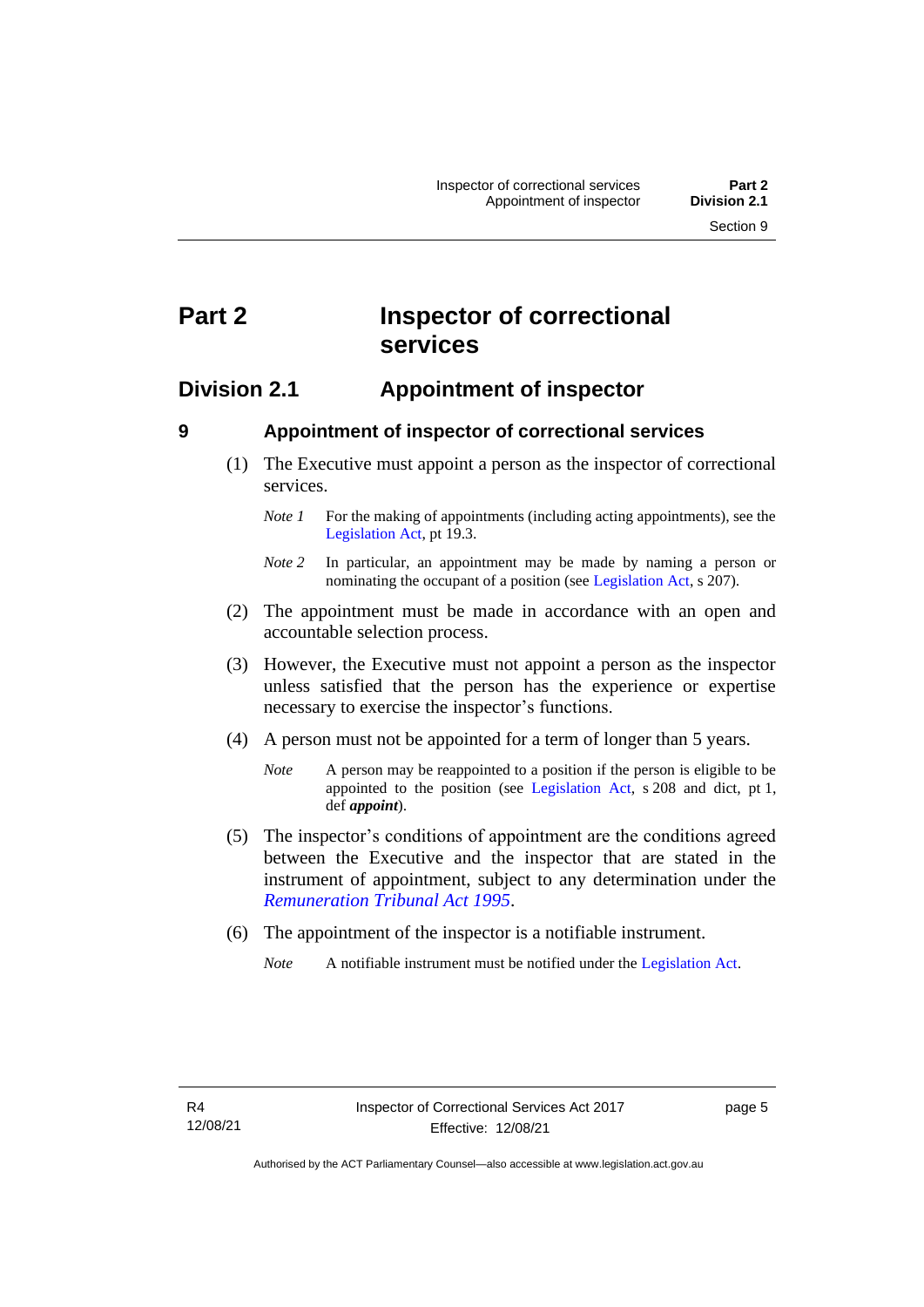# <span id="page-11-0"></span>**10 Disclosure of interests**

The inspector must give the Executive a written statement of the inspector's personal and financial interests within 7 days after—

- (a) the day the inspector is appointed; and
- (b) the first day of each financial year; and
- (c) the day there is a change in the interest.

# <span id="page-11-1"></span>**11 Inspector must not do inconsistent work etc**

The inspector must not—

- (a) have paid employment that is inconsistent with the inspector's functions; or
- (b) engage in any unpaid activity that is inconsistent with the inspector's functions.

## <span id="page-11-2"></span>**12 Ending appointment**

- (1) The Executive may end a person's appointment as the inspector—
	- (a) for misconduct; or
	- (b) if the person becomes bankrupt or personally insolvent; or
		- *Note Bankrupt or personally insolvent*—see the [Legislation Act,](http://www.legislation.act.gov.au/a/2001-14) dict, pt 1.
	- (c) if the person is convicted, in the ACT, of an offence punishable by imprisonment for at least 1 year; or
	- (d) if the person is convicted outside the ACT, in Australia or elsewhere, of an offence that, if it had been committed in the ACT, would be punishable by imprisonment for at least 1 year.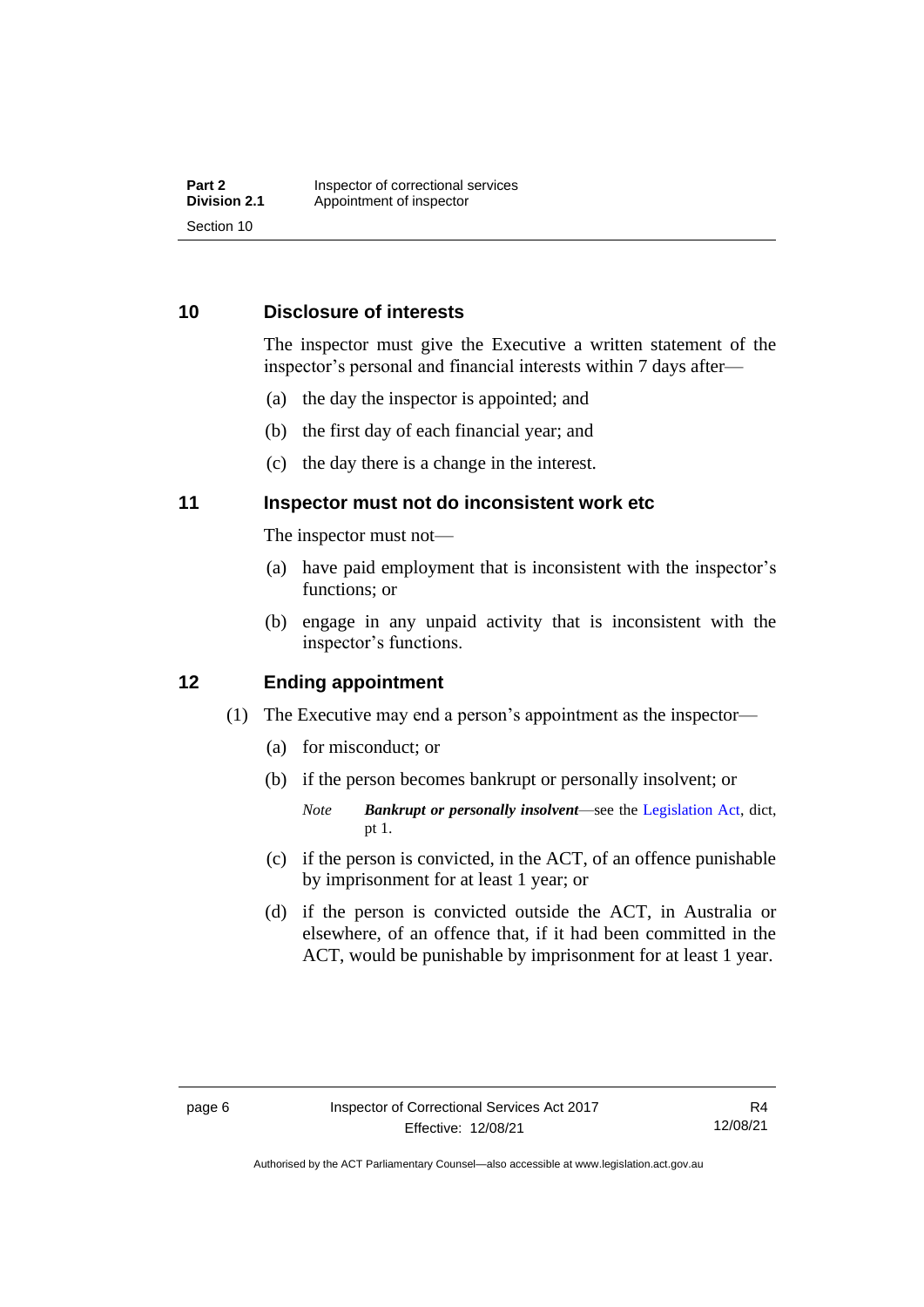- (2) The Executive must end the inspector's appointment for physical or mental incapacity, if the incapacity substantially affects the exercise of the inspector's functions.
	- *Note* A person's appointment also ends if the person resigns (see Legislation [Act,](http://www.legislation.act.gov.au/a/2001-14) s 210).

# <span id="page-12-0"></span>**Division 2.2 Office of the inspector**

# <span id="page-12-1"></span>**13 Inspector's staff**

- (1) The inspector may employ staff on behalf of the Territory.
- (2) The inspector's staff must be employed under the *[Public Sector](http://www.legislation.act.gov.au/a/1994-37)  [Management Act 1994](http://www.legislation.act.gov.au/a/1994-37)*.
	- *Note* The *[Public Sector Management Act 1994](http://www.legislation.act.gov.au/a/1994-37)*, div 8.2 applies to the inspector in relation to the employment of staff (see *[Public Sector Management Act](http://www.legislation.act.gov.au/a/1994-37)  [1994](http://www.legislation.act.gov.au/a/1994-37)*, s 152).

# <span id="page-12-2"></span>**14 Contractors**

- (1) The inspector may, on behalf of the Territory, engage a person under a contract to assist in the exercise of any function of the inspector.
- (2) Consultants may be engaged on terms decided by the inspector.
- (3) However, this section does not give the inspector a power to enter into a contract of employment with a contractor.

# <span id="page-12-3"></span>**15 Other arrangements for staff and facilities**

The inspector may arrange with the head of service to use the services of a public servant or Territory facilities.

*Note* The head of service may delegate powers in relation to the management of public servants to a public servant or another person (see *[Public Sector](http://www.legislation.act.gov.au/a/1994-37)  [Management Act 1994](http://www.legislation.act.gov.au/a/1994-37)*, s 18).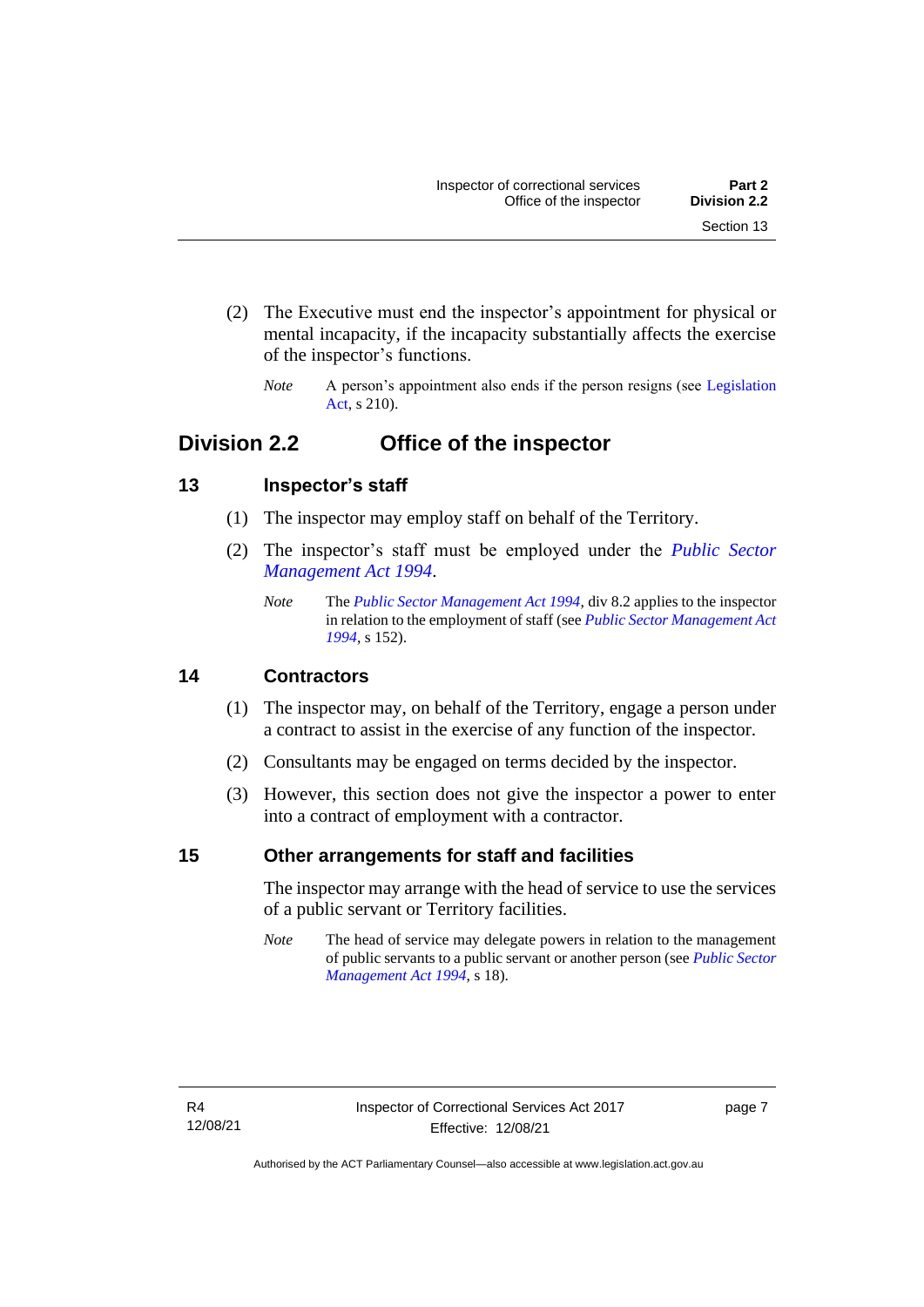# <span id="page-13-0"></span>**16 Delegation**

The inspector may delegate the inspector's functions under this Act to—

- (a) a member of staff mentioned in section 13 (Inspector's staff); or
- (b) a person engaged by the inspector under section 14 (Contractors).
- *Note* For the making of delegations and the exercise of delegated functions, see the [Legislation Act,](http://www.legislation.act.gov.au/a/2001-14) pt 19.4.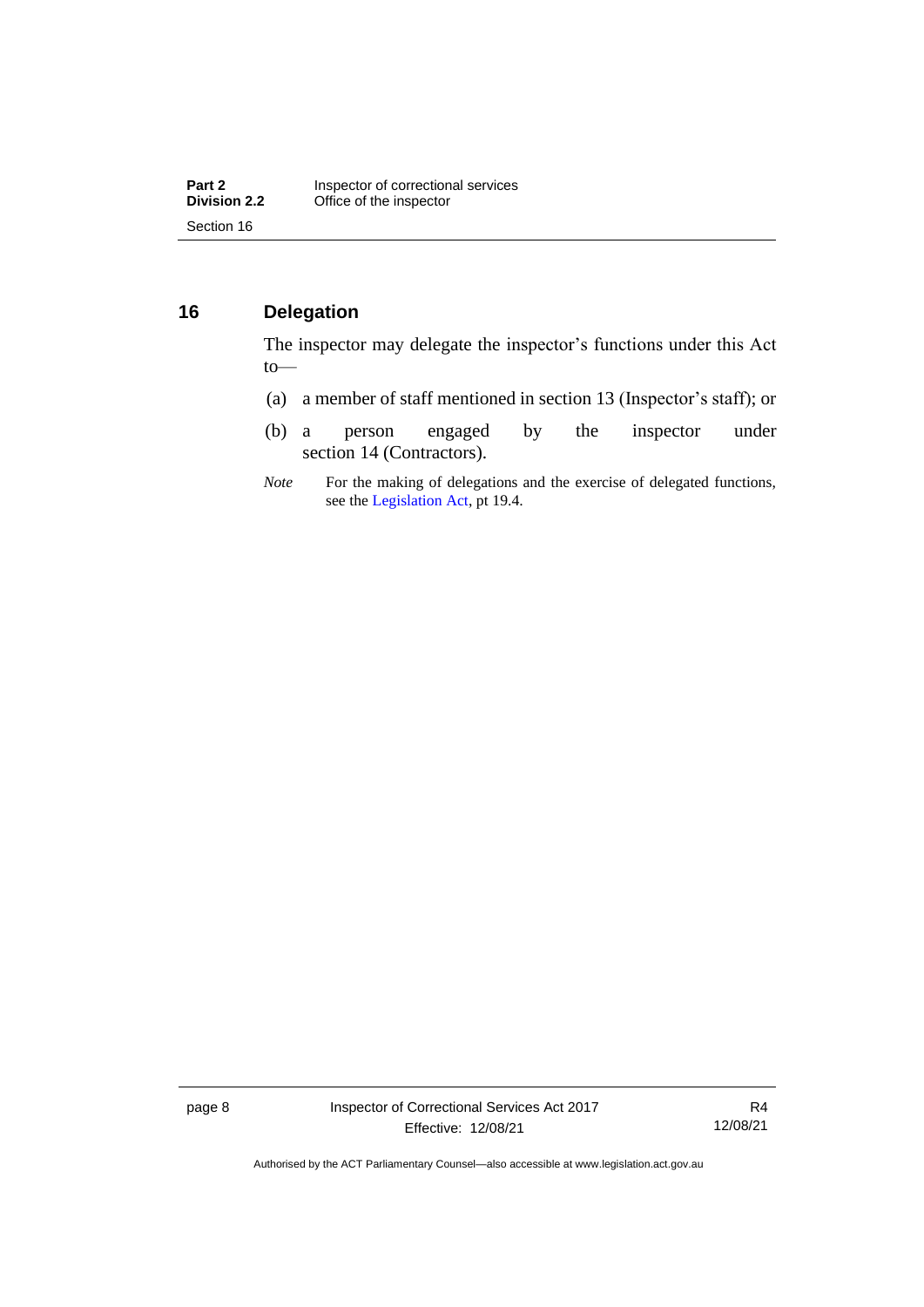# <span id="page-14-0"></span>**Part 3 Inspector's functions and powers**

#### <span id="page-14-1"></span>**17 Functions—generally**

- (1) The inspector has the following functions:
	- (a) to examine and review correctional centres;
	- (b) to examine and review correctional services;
	- (c) to review critical incidents at correctional centres or in the provision of correctional services;
	- (d) to report under part 4 (Reports by inspector);
	- (e) to exercise any other function given to the inspector under this Act or another territory law.
- (2) In this section:

*critical incident* means any event in a correctional centre or in the provision of correctional services that involves any of the following:

- (a) the death of a person;
- (b) a person's life being endangered;
- (c) an escape from custody;
- (d) a person being taken hostage;
- (e) a riot that results in significant disruption to a centre or service;
- (f) a fire that results in significant property damage;
- (g) an assault or use of force that results in a person being admitted to a hospital;
- (h) any other incident identified as a critical incident by a relevant Minister or relevant director-general.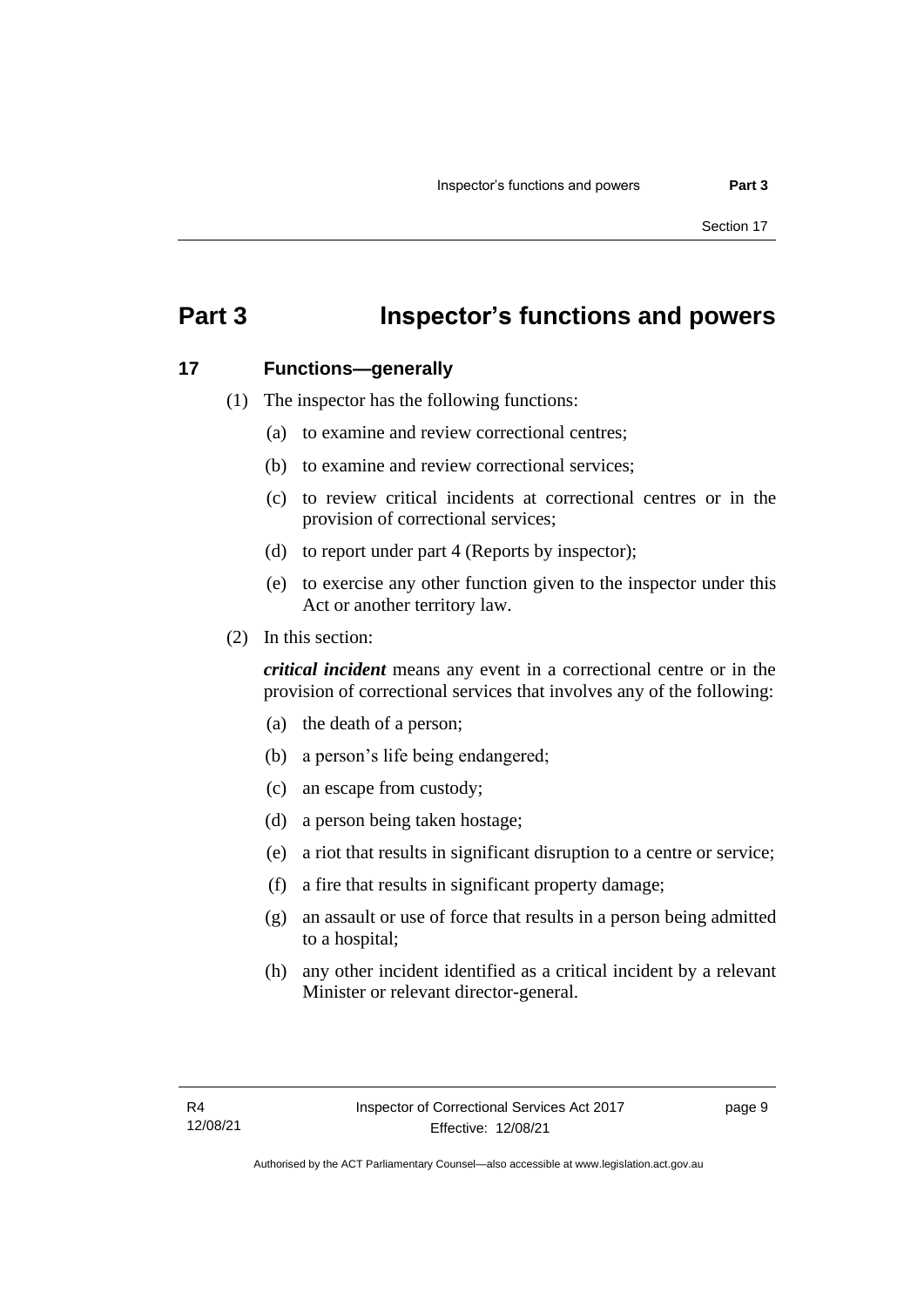Section 18

#### <span id="page-15-0"></span>**18 Functions—examination and review**

- (1) Subject to this Act, the inspector—
	- (a) must examine and review each correctional centre declared under the *[Corrections Management Act 2007](http://www.legislation.act.gov.au/a/2007-15)*, section 24 and each detention place declared under the *[Children and Young](http://www.legislation.act.gov.au/a/2008-19)  [People Act 2008](http://www.legislation.act.gov.au/a/2008-19)*, section 142—
		- (i) within 2 years after the day the centre or place was declared; and
		- (ii) at least once every subsequent 3 years; and
	- (b) must examine and review correctional services at least once every 2 years; and
	- (c) may review a critical incident on the inspector's own initiative or as requested by a relevant Minister or relevant director-general.
- (2) In exercising a function under subsection (1), the inspector must, if appropriate and practicable, consult with people, or use staff, suitable to the cultural background or vulnerability of any detainee involved in a matter being examined or reviewed.

#### **Examples**

- 1 if a review relates to Aboriginal or Torres Strait Islander detainees, it may be appropriate to consult with Aboriginal and Torres Strait Islander representatives
- 2 if a critical incident involves a person from a culturally or linguistically diverse background, it may be appropriate to use a staff member who has the same background
- 3 if a review relates to a person with disability, it may be appropriate to consult with an organisation representing the interests of people with disability
- 4 if a critical incident involves an interview with a female detainee, it may be appropriate, given the nature of the critical incident, for the detainee to be interviewed by a female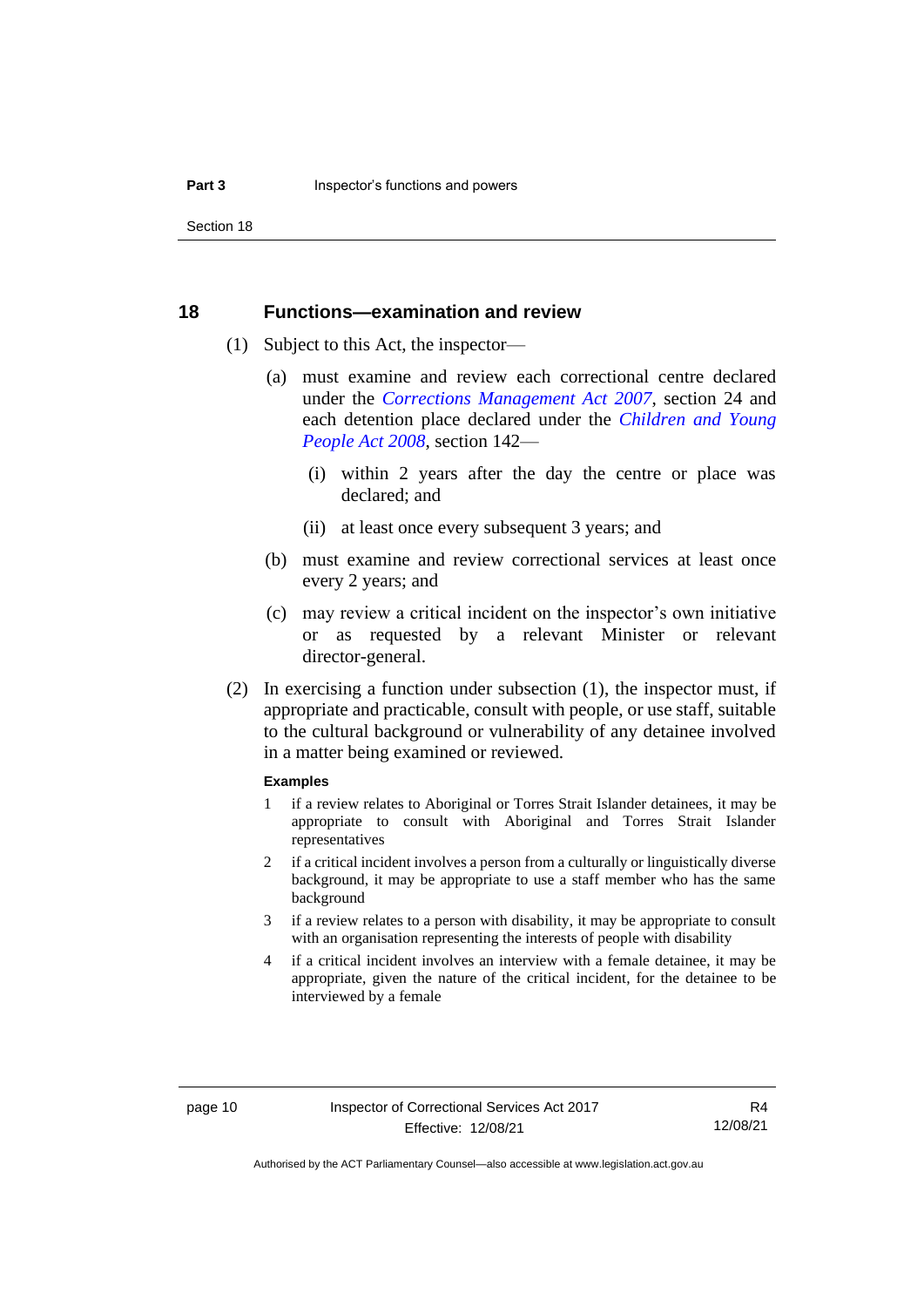(3) In this section:

*critical incident—*see section 17 (2).

### <span id="page-16-0"></span>**19 Inspector may enter correctional centre etc**

- (1) The inspector may, at any time, enter a correctional centre at the inspector's own initiative.
- (2) The inspector may inspect the following:
	- (a) any document, including a health record, relating to—
		- (i) a detainee at the correctional centre; or
		- (ii) the provision of a correctional service;
	- (b) any other record required to be kept by the correctional centre;
	- (c) any part of the correctional centre;
	- (d) any vehicle or equipment used at a correctional centre or in the provision of correctional services.
- (3) The inspector may speak to, or privately interview—
	- (a) a person other than a detainee at the correctional centre; and
	- (b) a person involved in the provision of correctional services; and
	- (c) with the detainee's consent—a detainee.

#### **Examples—par (b)**

- 1 a health worker providing a health service to a detainee
- 2 a contractor providing an educational service to a detainee
- (4) If the inspector wants to speak to or interview a detainee, the inspector must—
	- (a) ask the detainee if the detainee wants a support person to be present during the talk or interview; and
	- (b) ensure the detainee is able to contact a support person as soon as practicable.

page 11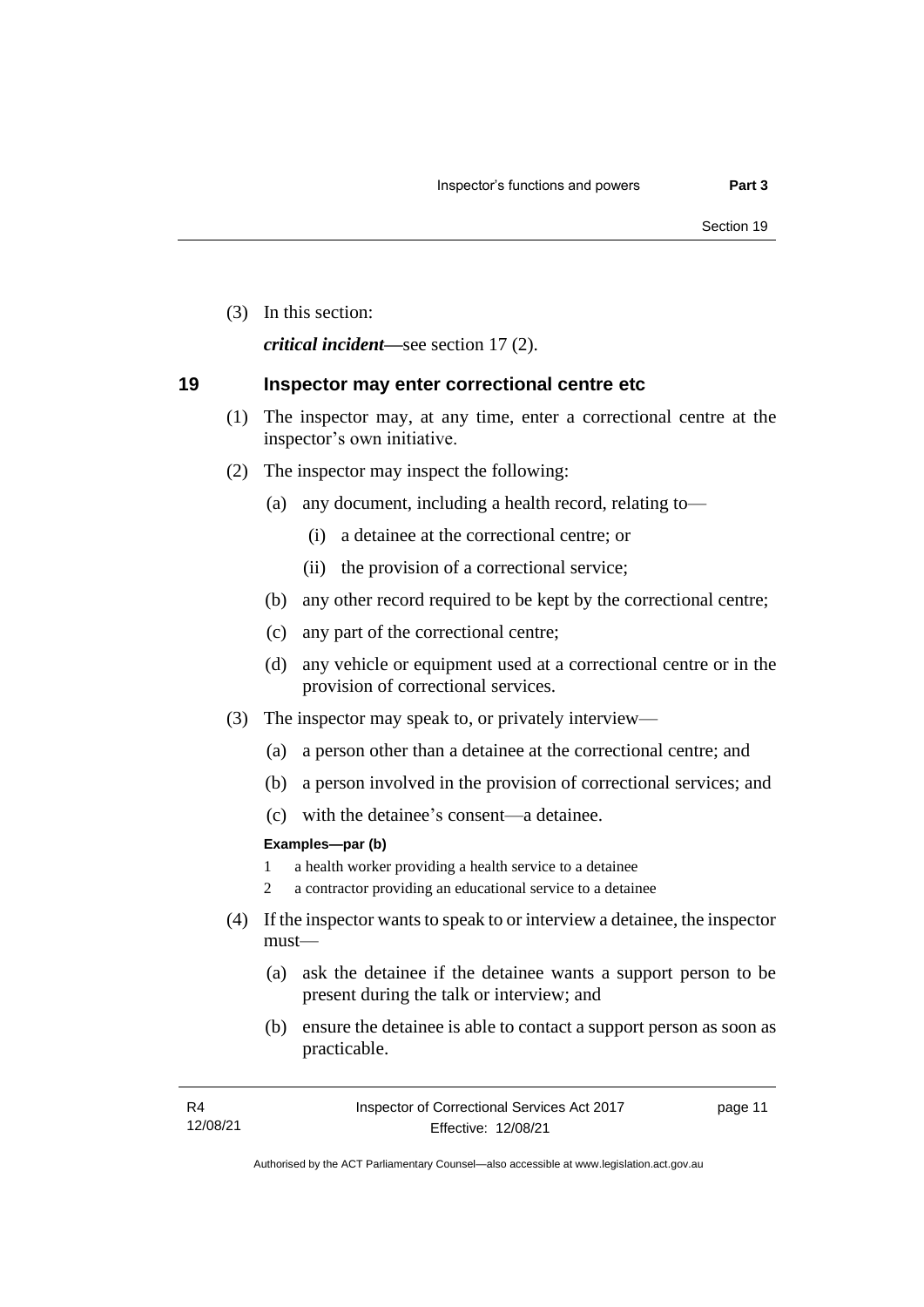Section 20

(5) The inspector may take any equipment reasonably required to effectively conduct an inspection of a correctional centre.

#### **Examples—equipment reasonably required**

- 1 a recording device
- 2 a camera
- (6) In this section:

*health record*—see the *[Health Records \(Privacy and Access\)](http://www.legislation.act.gov.au/a/1997-125)  Act [1997](http://www.legislation.act.gov.au/a/1997-125)*, dictionary.

*privately interview* means speaking with a person without the presence of any other person and without surveillance by electronic or other means.

### <span id="page-17-0"></span>**20 Inspection guidelines**

- (1) The Minister may make guidelines about a matter the inspector must review, examine or report on in relation to a correctional centre or service.
- (2) A guideline is a notifiable instrument.

*Note* A notifiable instrument must be notified under the [Legislation Act.](http://www.legislation.act.gov.au/a/2001-14)

#### <span id="page-17-1"></span>**21 Access to correctional centres etc**

- (1) If requested by the inspector, the relevant director-general must ensure that the inspector—
	- (a) is given access to—
		- (i) all parts of a correctional centre; and
		- (ii) any vehicle or equipment used in a correctional centre or in the provision of a correctional service; and
	- (b) is able to talk to each detainee in the correctional centre at any time.

R4 12/08/21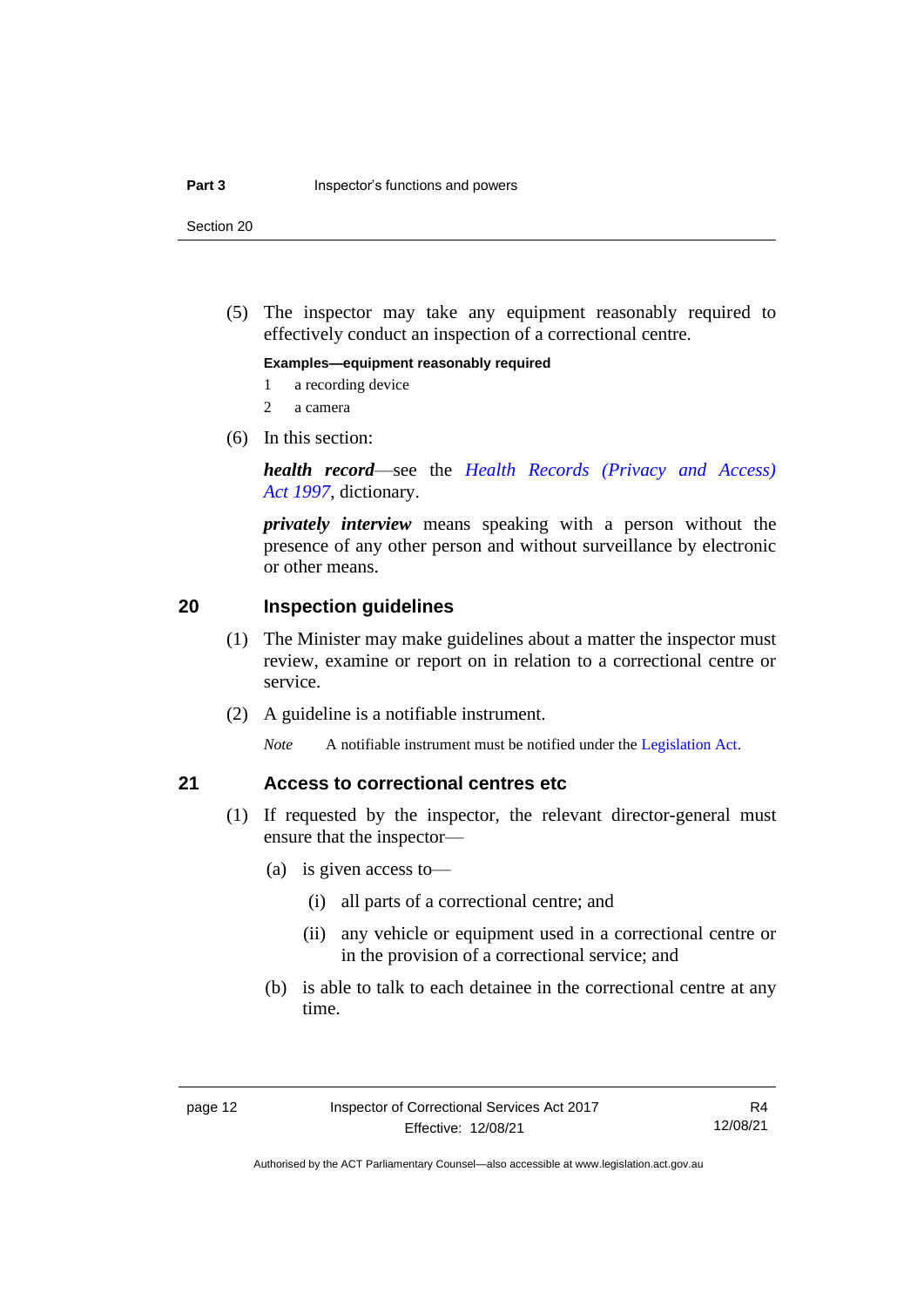(2) A person must not, without reasonable excuse, obstruct or hinder the inspector in the exercise of the inspector's functions.

Maximum penalty: 50 penalty units, imprisonment for 6 months or both.

# <span id="page-18-0"></span>**22 Power to ask for information, documents and other things**

- (1) This section applies if the inspector believes, on reasonable grounds, that a person can provide information or produce a document or something else relevant to an examination or review under section 18.
- (2) The inspector may, by written notice given to the person, require the person to provide the information or produce the document or other thing.
- (3) The notice must state how, and the time within which, the person must comply with the requirement.
- (4) A person commits an offence if—
	- (a) the person is required by a notice under this section to provide information to the inspector; and
	- (b) the person fails to provide the information to the inspector as required.

Maximum penalty: 50 penalty units.

- *Note 1* The [Legislation Act,](http://www.legislation.act.gov.au/a/2001-14) s 170 and s 171 deal with the application of the privilege against self-incrimination and client legal privilege.
- *Note 2* Giving false information is an offence against the [Criminal Code,](http://www.legislation.act.gov.au/a/2002-51) s 338.
- (5) Subsection (4) does not apply—
	- (a) to a detainee; or
	- (b) if the person has a reasonable excuse for failing to provide the information to the inspector as required.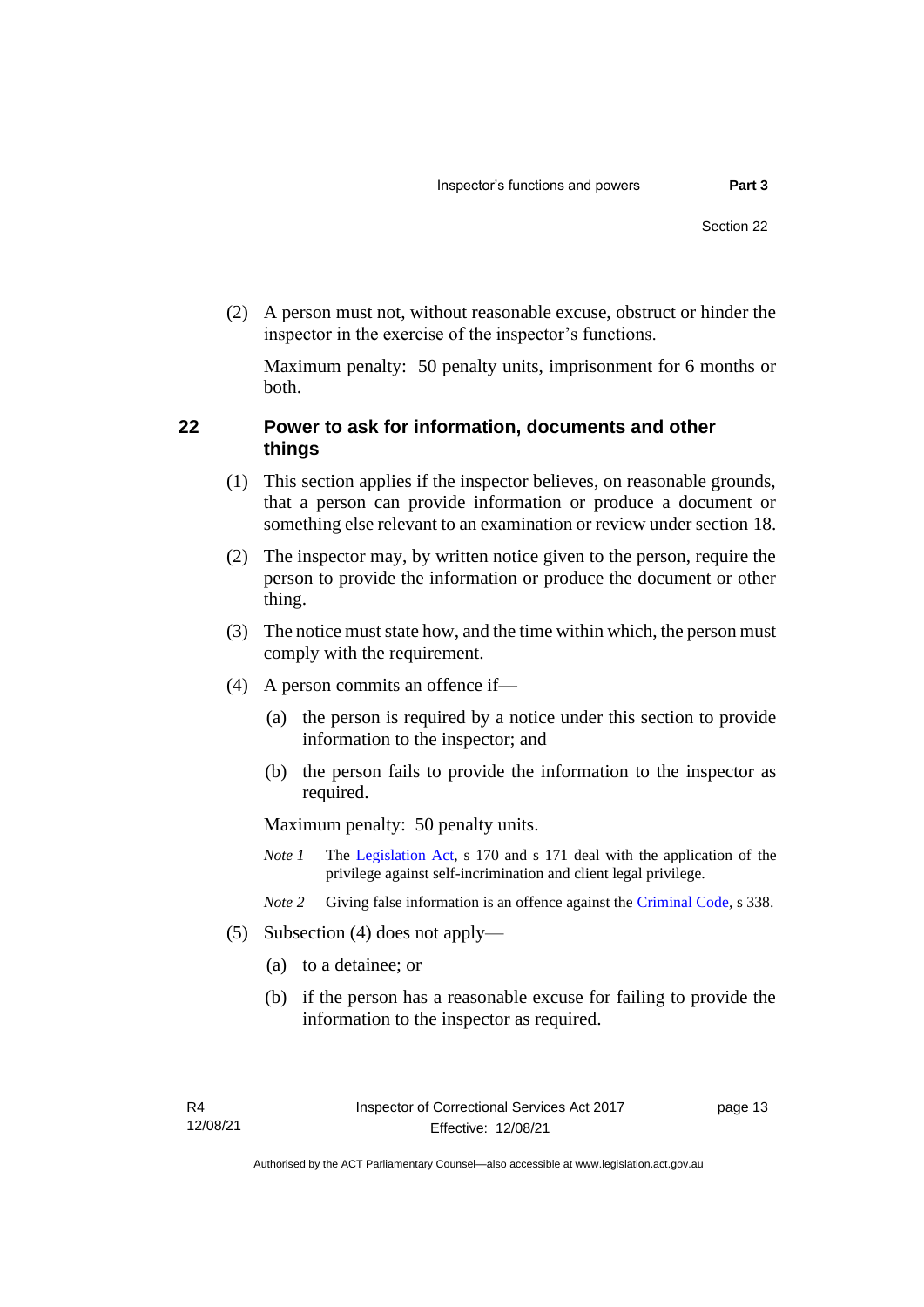- (6) A person commits an offence if—
	- (a) the person is required by a notice under this section to produce to the inspector a document or other thing; and
	- (b) the person fails to produce the document or other thing to the inspector as required.

Maximum penalty: 50 penalty units.

- (7) Subsection (6) does not apply—
	- (a) to a detainee; or
	- (b) if the person has a reasonable excuse for failing to produce the document or other thing to the inspector as required.
	- *Note* The defendant has an evidential burden in relation to the matters mentioned in ss (5) and (7) (see [Criminal Code,](http://www.legislation.act.gov.au/a/2002-51) s 58).

### <span id="page-19-0"></span>**23 Requiring attendance etc**

(1) If the inspector believes, on reasonable grounds, that someone can provide information relevant to an examination or review under section 18, the inspector may, by written notice given to the person, require the person to attend before a named person (an *interviewer*), at a reasonable time and place stated in the notice, to answer questions relevant to the examination or review.

*Note* For how documents may be served, see th[e Legislation Act,](http://www.legislation.act.gov.au/a/2001-14) pt 19.5.

- (2) A person who attends before an interviewer under a notice under subsection (1) must continue to attend as reasonably required by the interviewer to answer questions relevant to the examination or review.
- (3) A person commits an offence if—
	- (a) the person is required by a notice under subsection (1) to attend before an interviewer to answer questions in relation to an examination or review; and

R4 12/08/21

Authorised by the ACT Parliamentary Counsel—also accessible at www.legislation.act.gov.au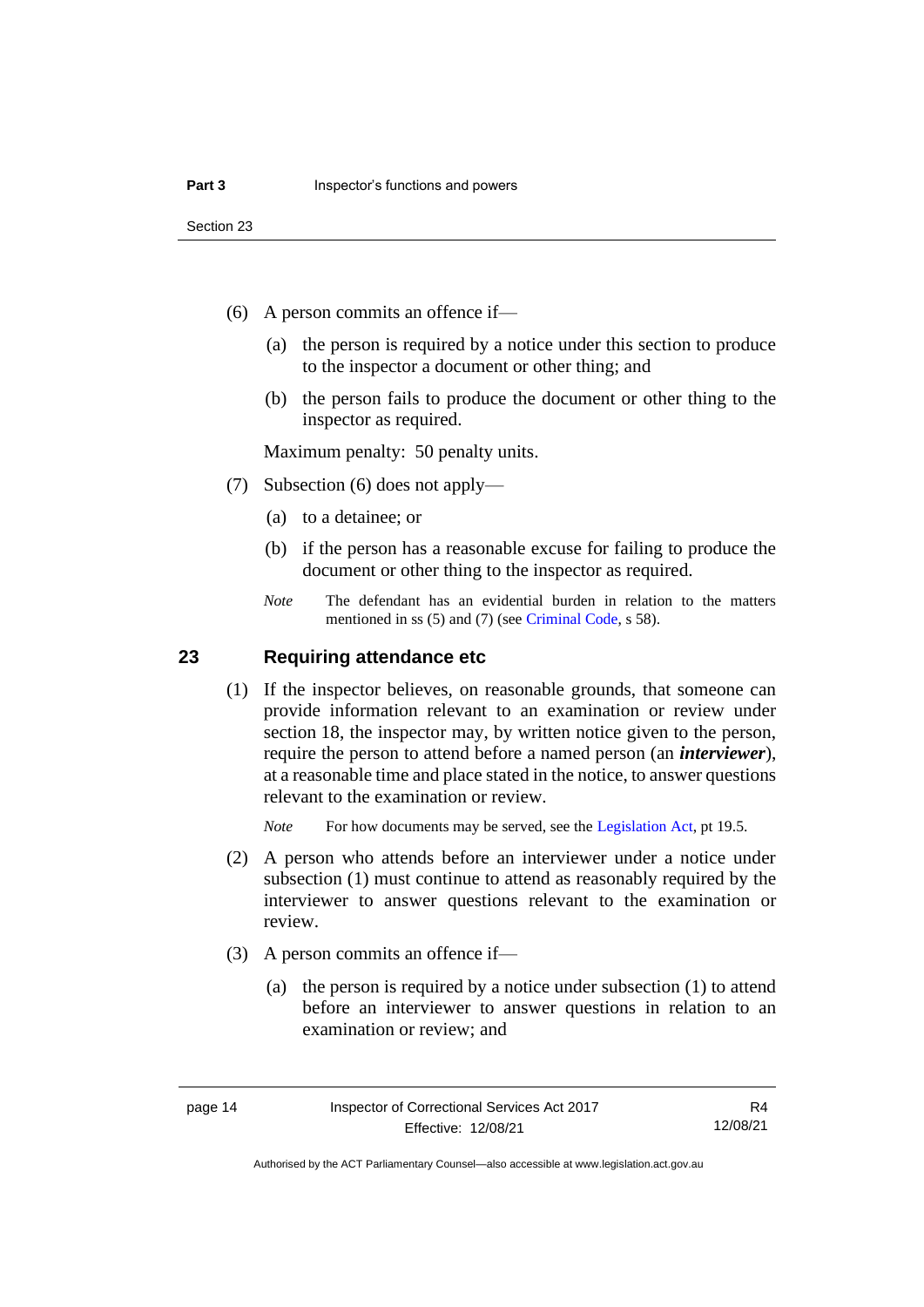(b) the person does not attend before the interviewer as required.

Maximum penalty: 50 penalty units.

- (4) Subsection (3) does not apply—
	- (a) to a detainee; or
	- (b) if the person has a reasonable excuse for not attending before the interviewer as required.
- (5) A person commits an offence if—
	- (a) the person is required by a notice under subsection (1) to attend before an interviewer to answer questions in relation to an examination or review; and
	- (b) the person attends before the interviewer as required; and
	- (c) the person fails to continue to attend as reasonably required by the interviewer to answer questions relevant to the examination or review.

Maximum penalty: 50 penalty units.

- (6) Subsection (5) does not apply—
	- (a) to a detainee; or
	- (b) if the person has a reasonable excuse for failing to continue to attend as required by the interviewer.
- (7) A person commits an offence if—
	- (a) the person is required by a notice under subsection (1) to attend before an interviewer to answer questions in relation to an examination or review; and
	- (b) the person attends before the interviewer as required; and
	- (c) the interviewer requires the person to answer a question; and

page 15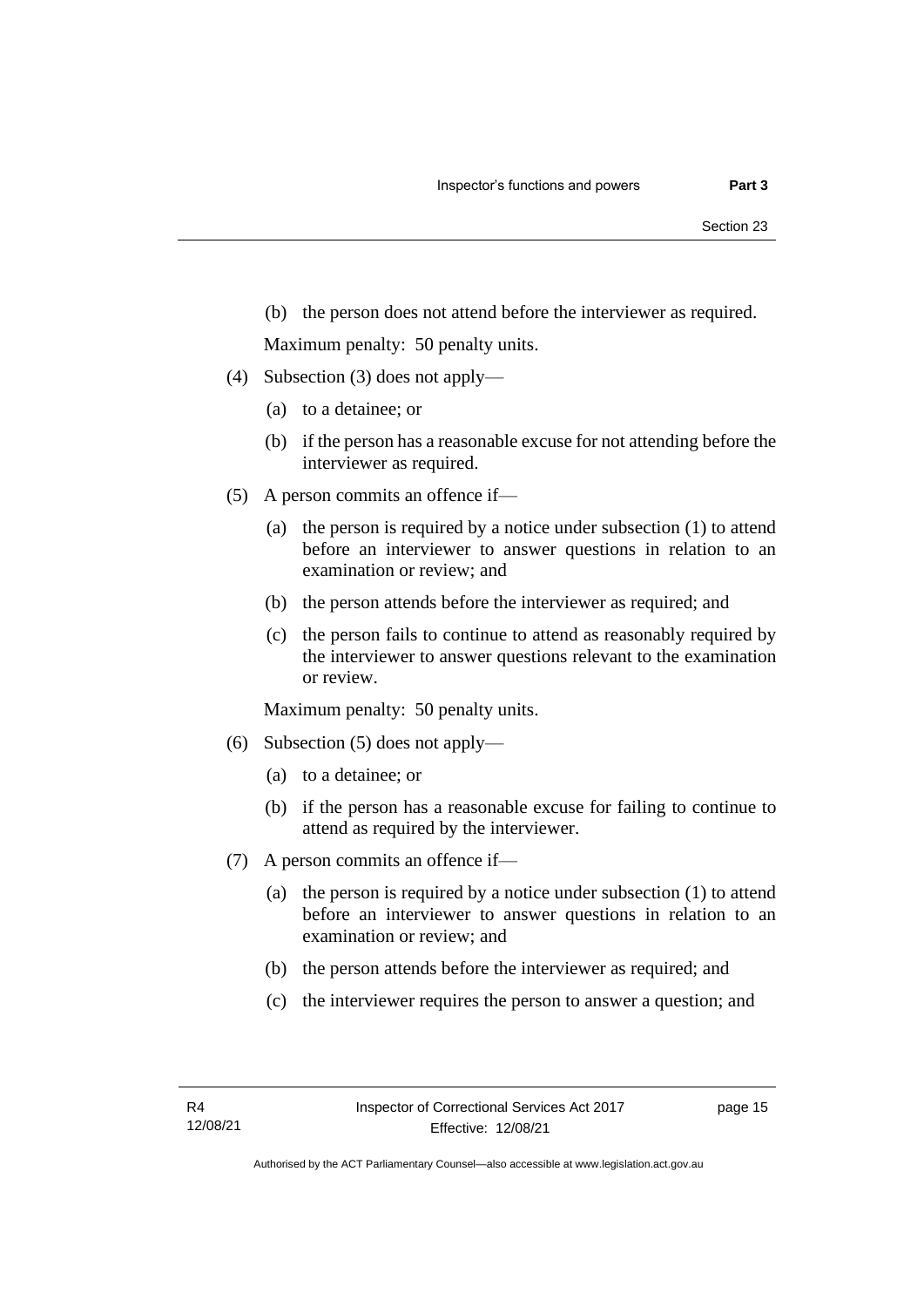Section 24

(d) the person fails to answer the question.

Maximum penalty: 50 penalty units.

- *Note 1* The [Legislation Act,](http://www.legislation.act.gov.au/a/2001-14) s 170 and s 171 deal with the application of the privilege against self-incrimination and client legal privilege.
- *Note 2* Giving false information is an offence against th[e Criminal Code,](http://www.legislation.act.gov.au/a/2002-51) s 338.
- (8) Subsection (7) does not apply—
	- (a) to a detainee; or
	- (b) if the person has a reasonable excuse for failing to answer the question.
	- *Note* The defendant has an evidential burden in relation to the matters mentioned in ss (4), (6) and (8) (see [Criminal Code,](http://www.legislation.act.gov.au/a/2002-51) s 58).

### <span id="page-21-0"></span>**24 Inspector may keep document or other thing etc**

- (1) If a document or something else is produced in accordance with a requirement under section 22, the inspector—
	- (a) may take possession of, make copies of, or take extracts from, the document or may take possession of the other thing; and
	- (b) may keep the document or other thing for the period that is necessary for the consideration to which the document or thing relates; and
	- (c) during that period, must allow anyone who would be entitled to inspect the document or other thing, if it were not in the possession of the inspector, to inspect it and, for a document, make copies of, or take extracts from, it.
- (2) The inspector must return a document or something else produced in accordance with a requirement under section 22, if the inspector is no longer entitled to keep the document or thing under this section.

R4 12/08/21

Authorised by the ACT Parliamentary Counsel—also accessible at www.legislation.act.gov.au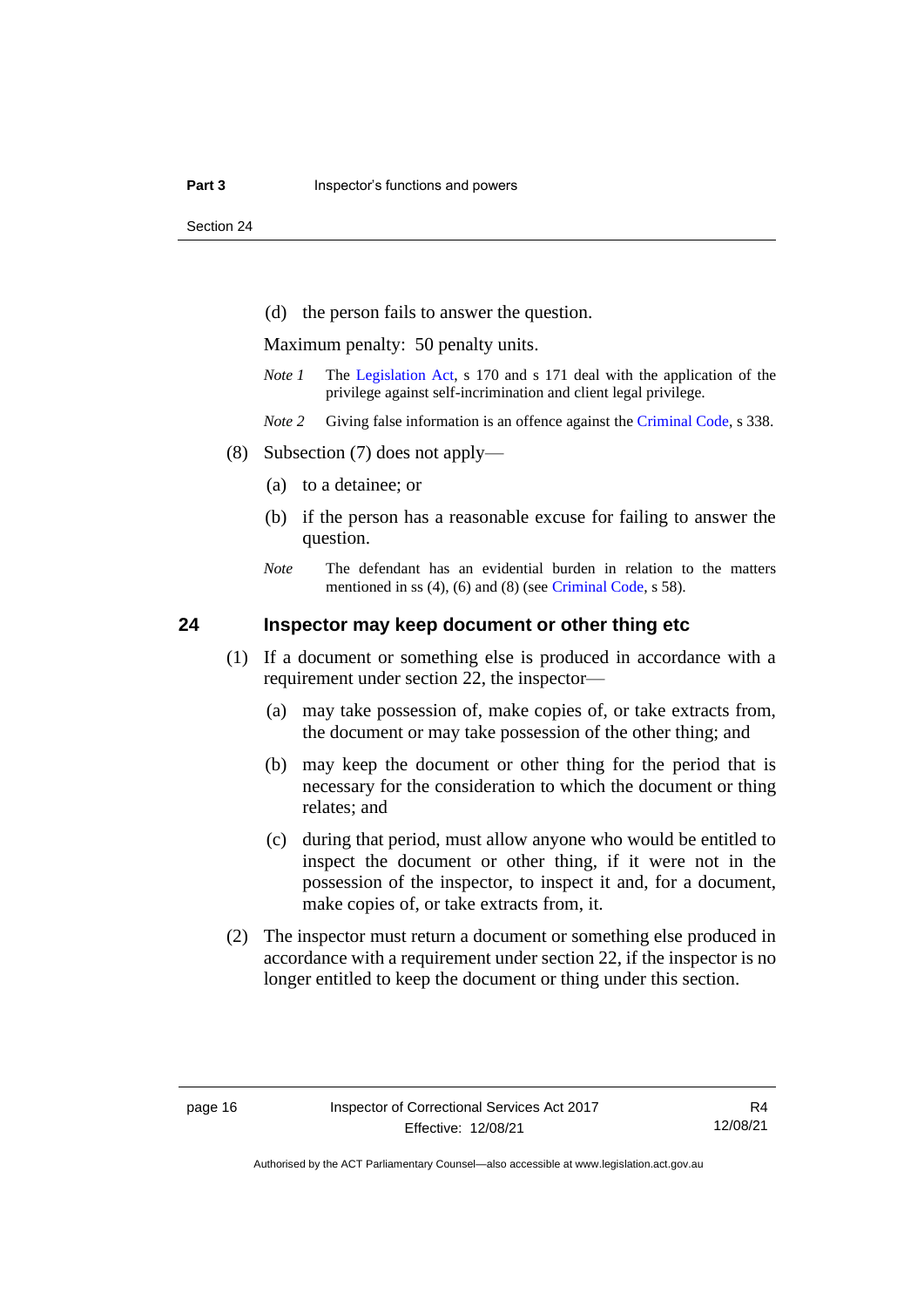# <span id="page-22-0"></span>**25 Privileges against self-incrimination and exposure to civil penalty**

- (1) This section applies if a person is required by a notice under section 22 to provide information or produce a document or other thing.
- (2) This section also applies if—
	- (a) a person is attending before an interviewer in accordance with a requirement under section 23; and
	- (b) the interviewer requires the person to answer a question.
- (3) The person cannot rely on the common law privileges against self-incrimination and exposure to the imposition of a civil penalty to refuse to provide the information, produce the document or other thing or answer the question.

*Note* The [Legislation Act,](http://www.legislation.act.gov.au/a/2001-14) s 171 deals with client legal privilege.

- (4) However, any information, document or other thing obtained, directly or indirectly, because of providing the information, the producing of the document or other thing, or the answering of the question is not admissible in evidence against the person in a civil or criminal proceeding, other than a proceeding for—
	- (a) an offence under section 22 or section 23; or
	- (b) any other offence in relation to the falsity of the information, document, other thing or answer.

### <span id="page-22-1"></span>**26 Offence—taking detrimental action**

- (1) A person (the *retaliator*) commits an offence if—
	- (a) another person gives, or proposes to give, information, documents or evidence (a *disclosure*) to the inspector for this Act; and

page 17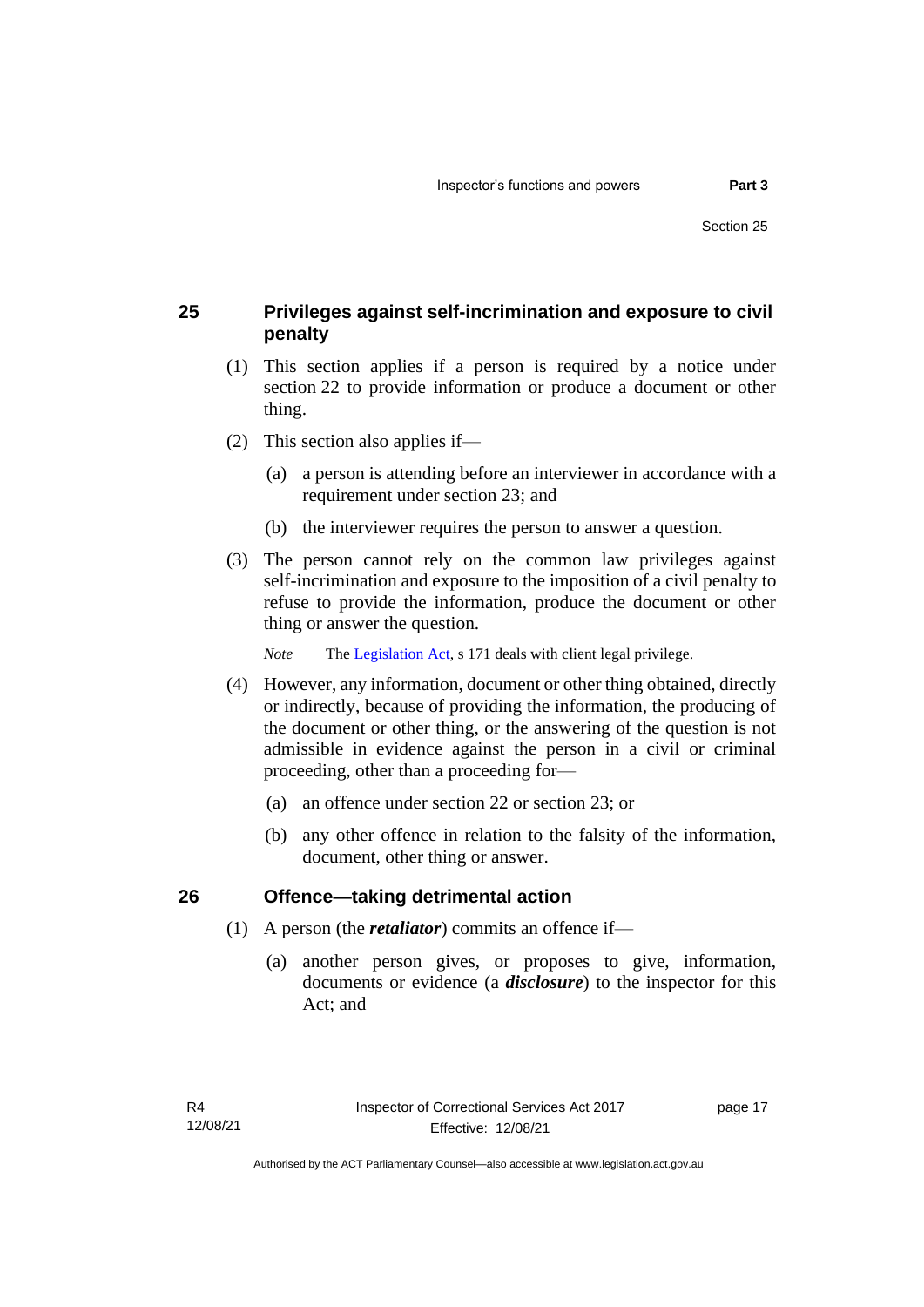Section 26

(b) the retaliator takes detrimental action against another person because of a disclosure.

Maximum penalty: 100 penalty units, imprisonment for 1 year or both.

- (2) For this section, a retaliator *takes* detrimental action because of a disclosure if the retaliator takes, or threatens to take, detrimental action against someone else because—
	- (a) a person has made, or intends to make, a disclosure; or
	- (b) the retaliator believes that a person has made or intends to make a disclosure.
- (3) In determining whether a retaliator has taken detrimental action because of a disclosure, it is sufficient if a reason mentioned in subsection (2) is a contributing reason.
- (4) For this section:

*detrimental action* is action that involves—

- (a) discriminating against a person by treating, or proposing to treat, the person unfavourably in relation to the person's reputation, career, profession, employment or trade; or
- (b) harassing or intimidating a person; or
- (c) injuring a person; or
- (d) damaging a person's property.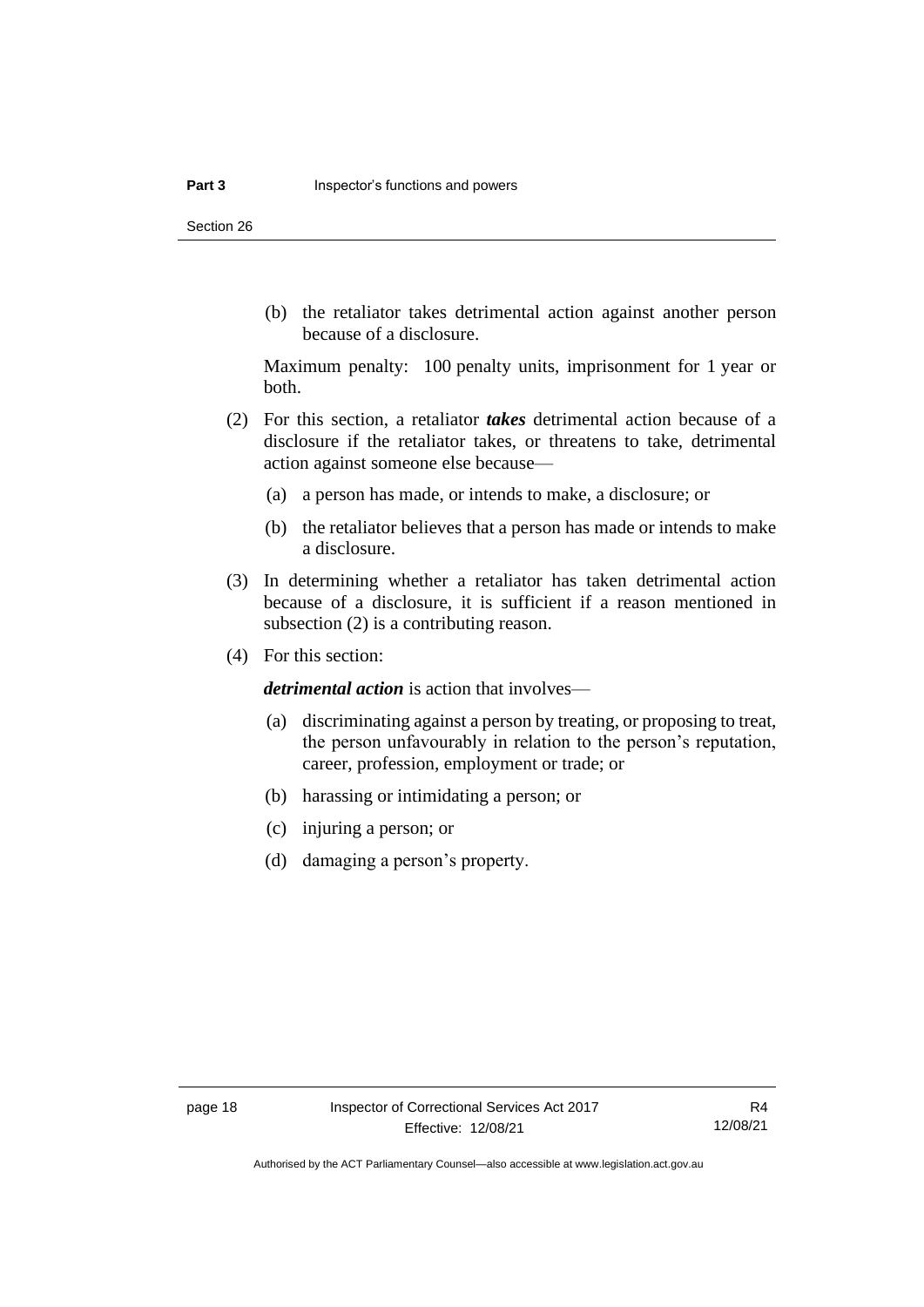# <span id="page-24-0"></span>**Part 4 Reports by inspector**

## <span id="page-24-1"></span>**27 Inspector to give reports to Legislative Assembly**

- (1) The inspector must give a report on each examination and review conducted by the inspector to the Legislative Assembly within 6 months of completing the examination and review.
- (2) A report must include the following:
	- (a) an evaluation of the correctional centre and correctional services that were subject to examination and review;
	- (b) an assessment of the delivery of correctional services and the operation of correctional centres that were subject to examination and review;
	- (c) an assessment about whether the rights under international and territory law of detainees at a correctional centre subject to review are protected;
	- (d) an assessment about whether law, policy and procedures applying to the correctional centre or service subject to review reflect best practice standards;
	- (e) any recommendations of the inspector in relation to changes required to the infrastructure at correctional centres, correctional policies and procedures or the law applying to correctional centres or services;
	- (f) a statement about a matter that has been referred under section 32 (Inspector may refer matter to investigative entity) or section 34 (Oversight entities may refer matter to inspector);
	- (g) a statement about whether any part of the report is to be kept confidential due to public interest considerations against disclosure.
- (3) The relevant Minister may extend a period mentioned in subsection (1) by an additional period of no more than 12 months.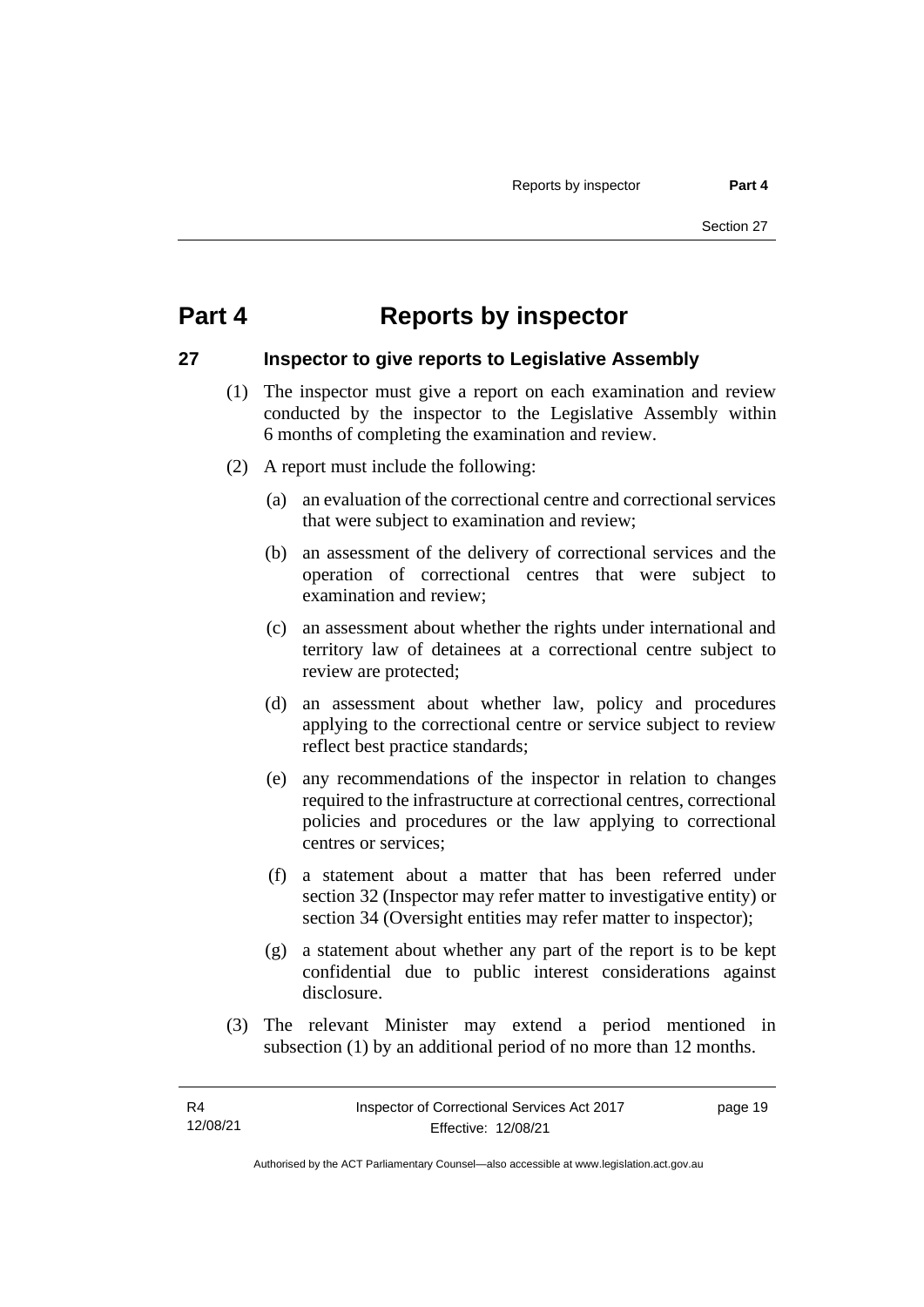#### **Part 4 Reports by inspector**

Section 28

### <span id="page-25-0"></span>**28 Public interest considerations**

- (1) In preparing a report under section 27, the inspector must consider whether any part of the report must be kept confidential because—
	- (a) there are public interest considerations against disclosure; and
	- (b) those considerations outweigh the public interest in favour of disclosure.
- (2) There is a public interest against disclosure if disclosure of the information could reasonably have any of the following effects:
	- (a) undermining security or good order at a correctional centre;
	- (b) assisting anyone in escaping or attempting to escape from detention;
	- (c) undermining national security (within the meaning of the *[National Security Information \(Criminal](https://www.legislation.gov.au/Series/C2004A01385) and Civil Proceedings) [Act 2004](https://www.legislation.gov.au/Series/C2004A01385)* (Cwlth));
	- (d) identifying or allowing the identification of any person detained, working or otherwise at a correctional centre;
	- (e) undermining the procedures or systems in place to safeguard the life, health and safety of a corrections officer or any other person at a correctional centre;
	- (f) revealing or tending to reveal the identity of a person disclosing information to the inspector or undermining the future supply of information to the inspector.
- (3) The following matters must not be taken into account in deciding whether there is a public interest against disclosure:
	- (a) causing embarrassment to, or a loss of confidence in, the Executive, a Minister or a director-general;
	- (b) the possibility that the information may be misunderstood or misinterpreted by a person.

Authorised by the ACT Parliamentary Counsel—also accessible at www.legislation.act.gov.au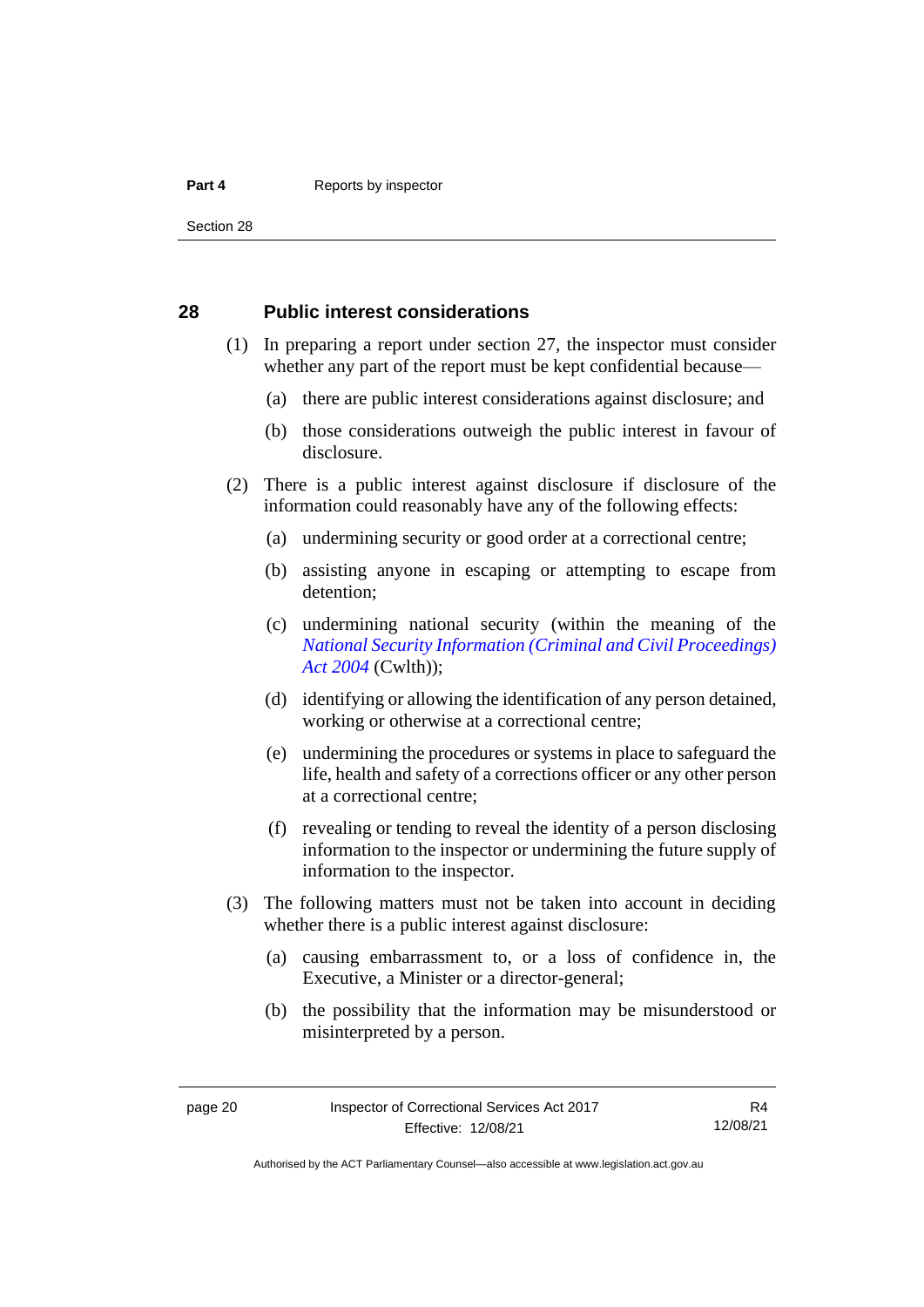### <span id="page-26-0"></span>**29 Draft report to relevant Minister and director-general**

- (1) The inspector must give a draft copy of a report prepared under section 27 to the relevant Minister and relevant director-general at least 6 weeks before giving the report to the Legislative Assembly.
- (2) The relevant Minister and relevant director-general may provide comments in relation to the draft report to the inspector within the 6-week period.
- (3) The inspector—
	- (a) must consider any comments made under subsection (2); and
	- (b) may include the comments provided by the relevant Minister and relevant director-general as an attachment to the report; and
	- (c) may, if the inspector is satisfied that amendment is an appropriate response to the comments, amend the draft report.

#### <span id="page-26-1"></span>**30 Report to Legislative Assembly**

- (1) The inspector must give a report prepared under section 27 to the Speaker.
- (2) The Speaker must present the report to the Legislative Assembly within 5 sitting days after receiving the report.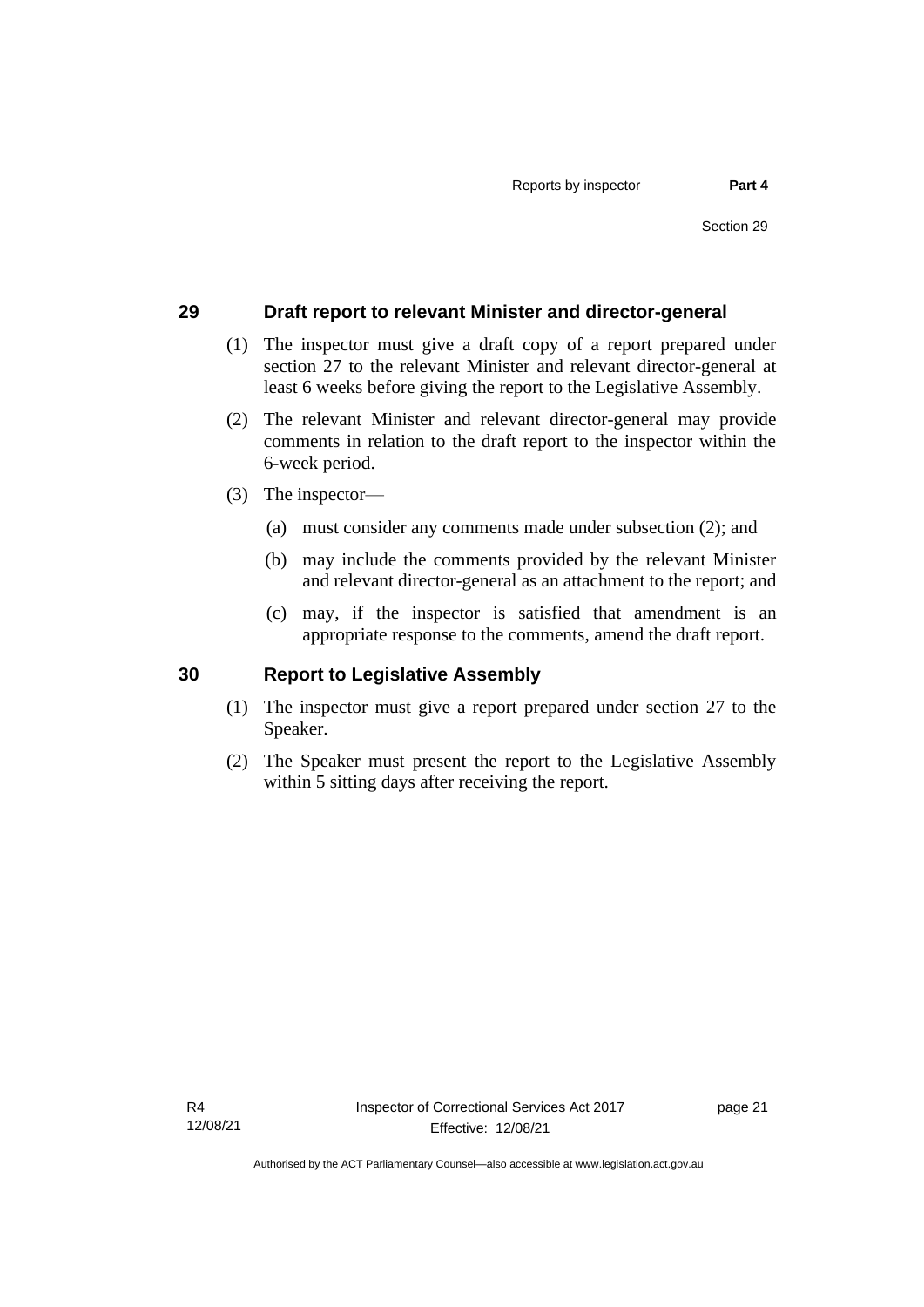# <span id="page-27-0"></span>**Part 5 Cooperation and referral between inspector and other entities**

### <span id="page-27-1"></span>**31 Cooperation with other entities**

- (1) The inspector must ensure that the inspector's functions are exercised in a way that does not delay or unnecessarily duplicate the exercise of functions by the following entities:
	- (a) a person exercising a function under—
		- (i) the *[Auditor-General Act](http://www.legislation.act.gov.au/a/1996-23) 1996*; or
		- (ii) the *[Human Rights Act](http://www.legislation.act.gov.au/a/2004-5) 2004*; or
		- (iii) the *[Human Rights Commission Act](http://www.legislation.act.gov.au/a/2005-40) 2005*; or
		- (iv) the *[Integrity Commission Act 2018](http://www.legislation.act.gov.au/a/2018-52)*; or
		- (v) the *[Ombudsman Act](http://www.legislation.act.gov.au/a/alt_a1989-45co) 1989*;
	- (b) an official visitor under the *[Official Visitor Act 2012](http://www.legislation.act.gov.au/a/2012-33)*;
	- (c) an adjudicator conducting a review of a segregation or disciplinary decision under the *[Corrections Management](http://www.legislation.act.gov.au/a/2007-15)  Act [2007](http://www.legislation.act.gov.au/a/2007-15)*;
	- (d) a person conducting a review of a segregation or disciplinary decision under the *[Children and Young People Act 2008](http://www.legislation.act.gov.au/a/2008-19)*;
	- (e) a police officer investigating a fraud or other criminal matter;
	- (f) a coroner exercising a function under the *[Coroners Act](http://www.legislation.act.gov.au/a/1997-57) 1997*.
- (2) The inspector may enter into an arrangement with an entity mentioned in subsection (1) to assist in—
	- (a) avoiding delay and unnecessary duplication of statutory functions; or
	- (b) efficiently managing the interaction of the statutory functions of the parties to the arrangement.

R4 12/08/21

Authorised by the ACT Parliamentary Counsel—also accessible at www.legislation.act.gov.au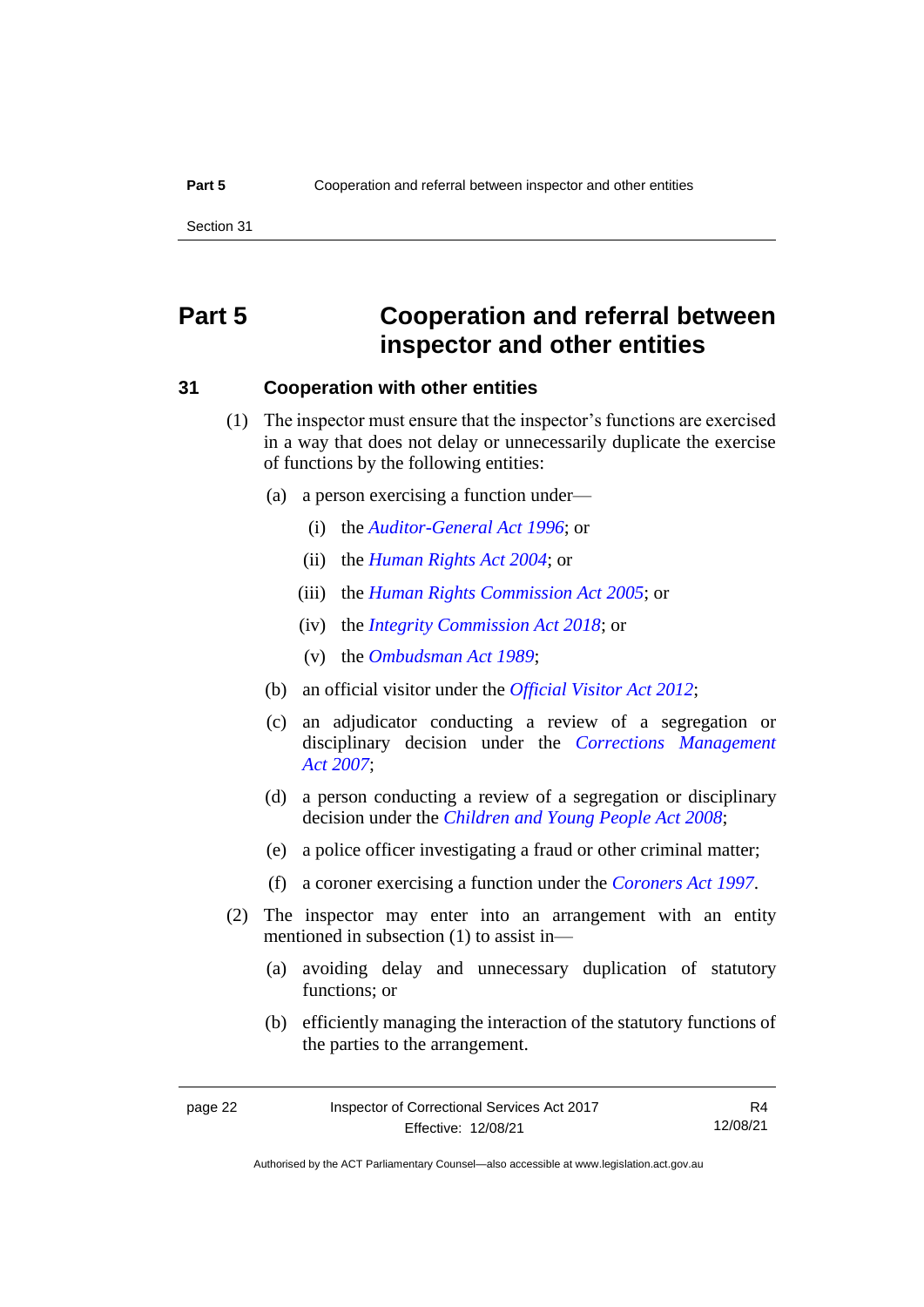## <span id="page-28-0"></span>**32 Inspector may refer matter to investigative entity**

- (1) This section applies if the inspector reasonably believes that a matter can be more appropriately dealt with by an investigative entity other than the inspector.
- (2) The inspector may decide not to review or examine the matter and to refer the matter together with any relevant documents or information in the inspector's possession or control, to an investigative entity.
- (3) The inspector may enter into arrangements with an investigative entity about the referral of matters under this section.
- (4) Nothing in this section requires the investigative entity to deal with the referred matter.
- (5) In this section:

*investigative entity* means an entity with power to require the production of documents or the answering of questions including, for example, the chief police officer, the human rights commission, the ombudsman and the integrity commissioner.

*matter* includes part of a matter.

#### <span id="page-28-1"></span>**33 Cooperation with inspector**

- (1) This section applies if an oversight entity deals with a matter that involves a detainee, a correctional centre or a correctional service in the exercise of a function under—
	- (a) the *[Auditor-General Act 1996](http://www.legislation.act.gov.au/a/1996-23)*, section 10 (1) (a) and (d) (Functions) (which are about public administration and performance audits); or
	- (b) the *[Human Rights Commission Act](http://www.legislation.act.gov.au/a/2005-40) 2005*, section 48 (Consideration without complaint or appropriate complainant); or
	- (c) the *[Integrity Commission Act 2018](http://www.legislation.act.gov.au/a/2018-52)*, section 23 (1) (a) or (b) (Functions of commission); or

page 23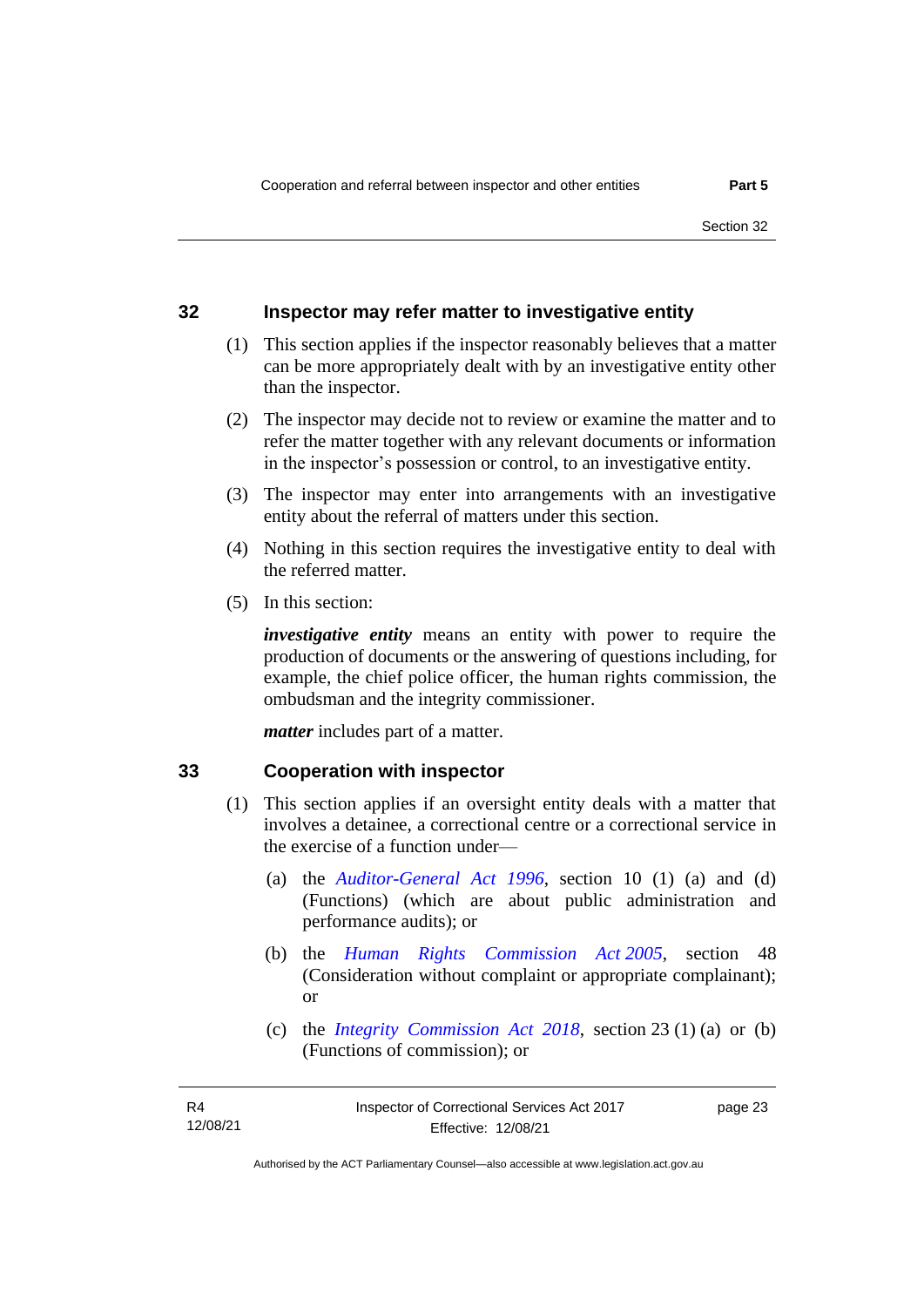- (d) the *[Ombudsman Act](http://www.legislation.act.gov.au/a/alt_a1989-45co) 1989*, section 5 (1) (b) (Functions investigating complaints under Act) (which is about own motion investigations).
- (2) The oversight entity must—
	- (a) consult with the inspector about the matter; and
	- (b) ensure that the entity's functions are exercised in a way that does not delay or unnecessarily duplicate the exercise of functions by the inspector.
- (3) The oversight entity may enter into an arrangement with the inspector to assist in—
	- (a) avoiding delay and unnecessary duplication of statutory functions; or
	- (b) efficiently managing the interaction of the statutory functions of the parties to the arrangement.
- (4) In this section:

*matter* includes a part of a matter.

*oversight entity* means any of the following:

- (a) the auditor-general;
- (b) the human rights commission;
- (c) the integrity commission;
- (d) an official visitor;
- (e) the ombudsman.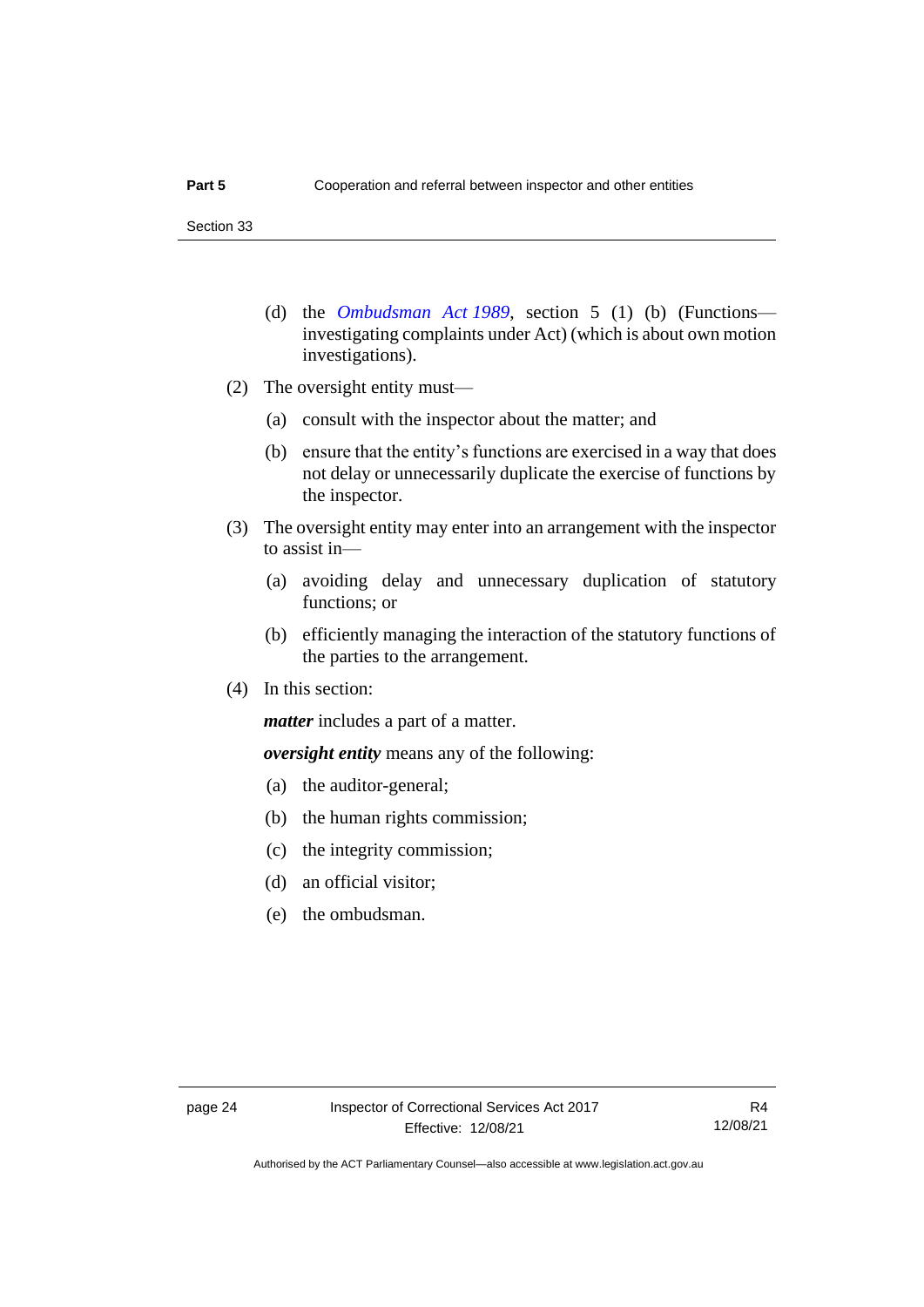### <span id="page-30-0"></span>**34 Oversight entities may refer matter to inspector**

- (1) This section applies if an oversight entity reasonably believes that a matter can be more appropriately dealt with by the inspector.
- (2) The oversight entity may decide not to deal with the matter and to refer the matter together with any relevant documents or information in the entity's possession or control, to the inspector.
- (3) The oversight entity may enter into arrangements with the inspector about the referral of matters under this section.
- (4) Nothing in this section requires the inspector to deal with the referred matter.
- (5) In this section:

#### *matter*—

- (a) means a complaint or other matter; and
- (b) includes a part of a complaint or other matter.

*oversight entity*—see section 33 (4).

#### <span id="page-30-1"></span>**35 Information sharing**

- (1) An information sharing entity may disclose to the inspector relevant information held by the entity to the extent that it is reasonably necessary for this part.
- (2) The inspector may disclose to an information sharing entity relevant information held by the inspector to the extent that it is reasonably necessary for this part.
- (3) The inspector and an information sharing entity may enter into an information sharing protocol for this section.
- (4) In this section:

*information sharing entity* means an entity mentioned in section 31 (1).

page 25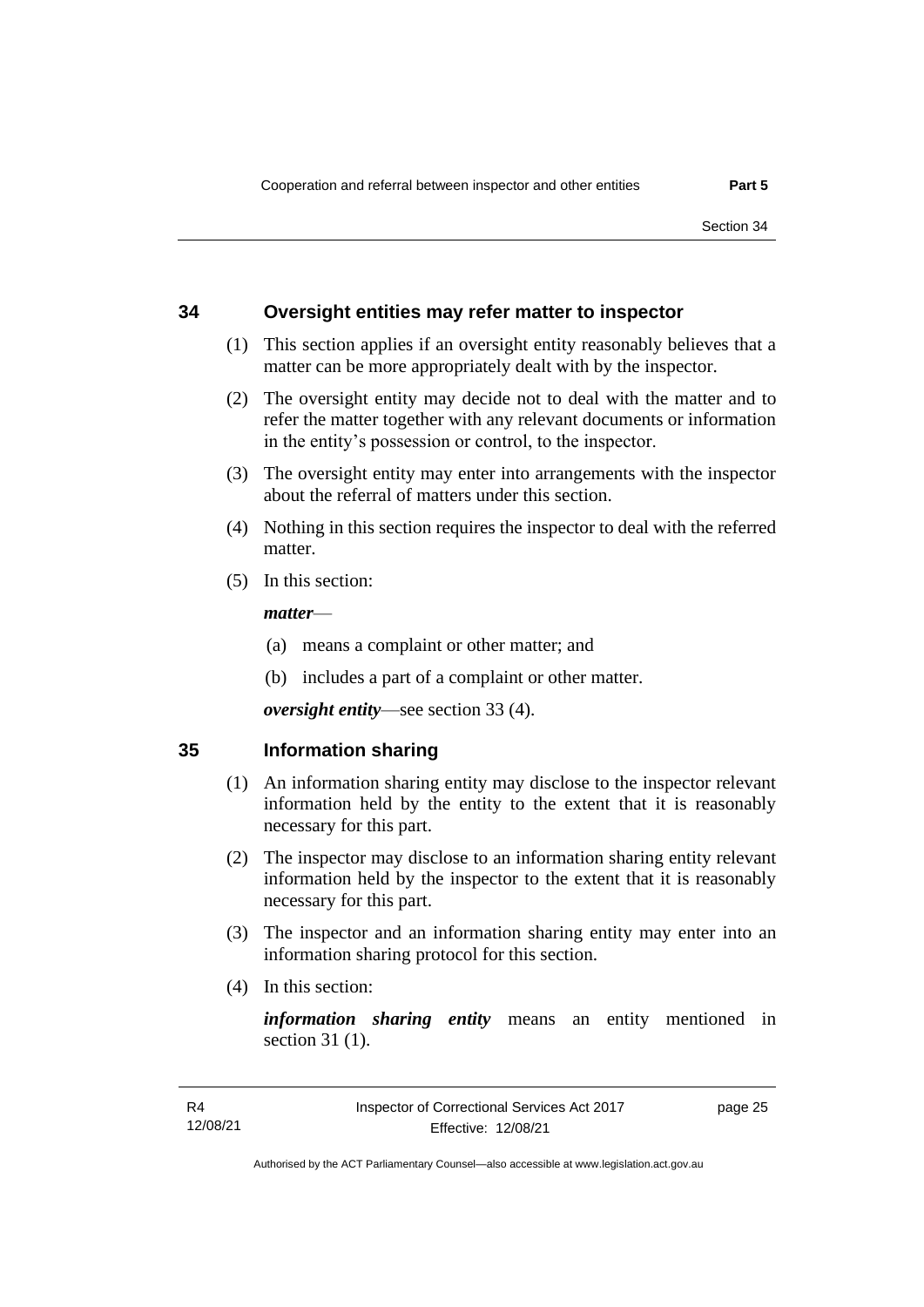#### **Part 6** Miscellaneous

Section 36

# <span id="page-31-0"></span>**Part 6 Miscellaneous**

## <span id="page-31-1"></span>**36 Protection of inspector from liability**

- (1) The inspector is not civilly liable for conduct engaged in honestly and without recklessness—
	- (a) in the exercise of a function under this Act or another territory law; or
	- (b) in the reasonable belief that the conduct was in the exercise of a function under this Act or another territory law.
- (2) Any liability that would, apart from this section, attach to the inspector attaches instead to the Territory.
- (3) In this section:

*conduct* means an act or an omission to do an act.

### <span id="page-31-2"></span>**37 Offence—use or divulge protected information**

- (1) A person to whom this section applies commits an offence if—
	- (a) the person uses information; and
	- (b) the information is protected information about someone else; and
	- (c) the person is reckless about whether the information is protected information about someone else.

Maximum penalty: 50 penalty units, imprisonment for 6 months or both.

- (2) A person to whom this section applies commits an offence if—
	- (a) the person does something that divulges information; and
	- (b) the information is protected information about someone else; and

Authorised by the ACT Parliamentary Counsel—also accessible at www.legislation.act.gov.au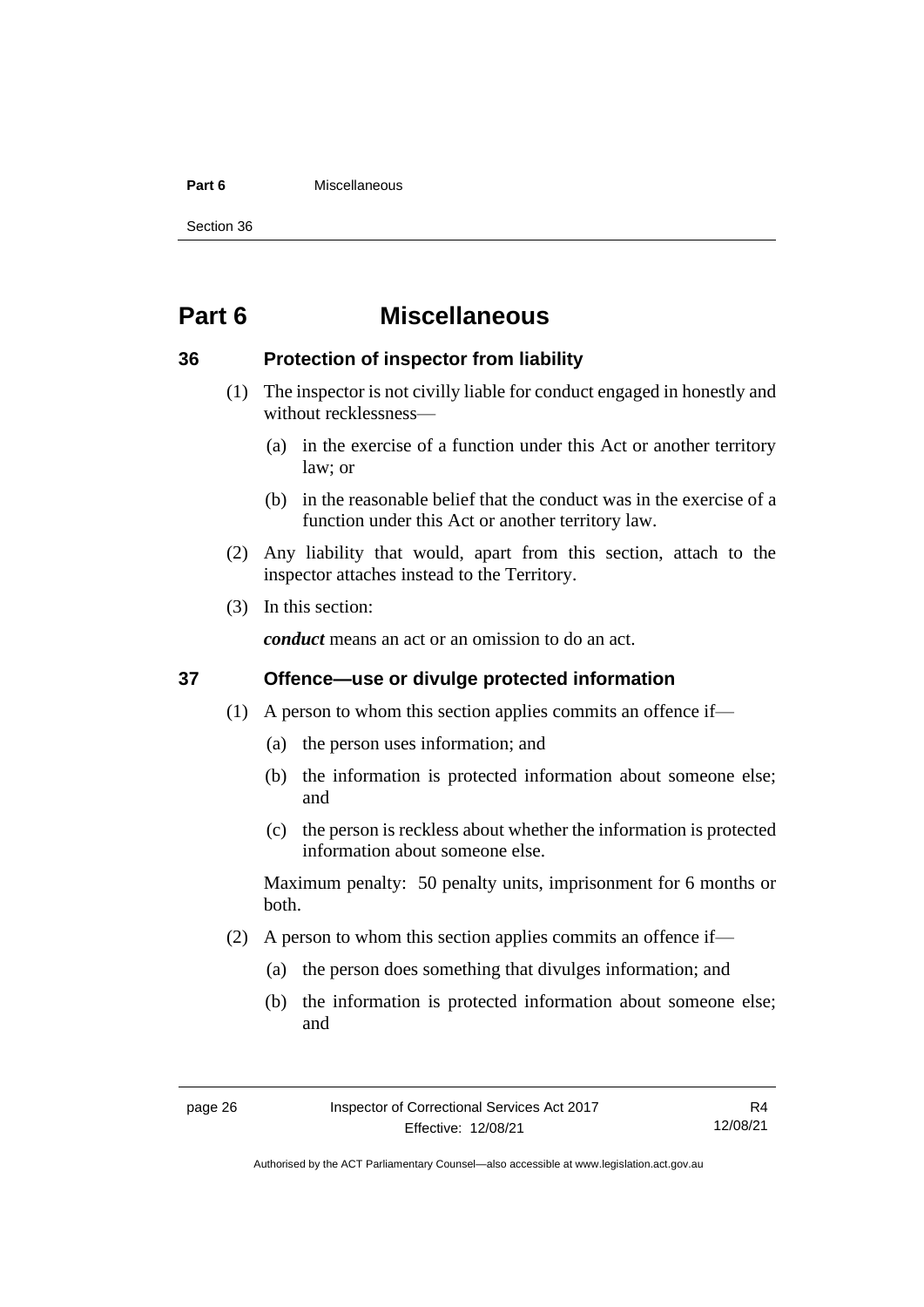- (c) the person is reckless about whether—
	- (i) the information is protected information about someone else; and
	- (ii) doing the thing would result in the information being divulged to someone else.

Maximum penalty: 50 penalty units, imprisonment for 6 months or both.

- (3) Subsections (1) and (2) do not apply if the information is used or divulged—
	- (a) under this Act or another territory law; or
	- (b) in relation to the exercise of a function, as a person to whom this section applies, under this Act or another territory law; or
	- (c) in a court proceeding.
- (4) Subsections (1) and (2) do not apply to the using or divulging of protected information about a person with the person's consent.

*Note* The defendant has an evidential burden in relation to the matters mentioned in ss (3) and (4) (see [Criminal Code,](http://www.legislation.act.gov.au/a/2002-51) s 58).

- (5) A person to whom this section applies need not divulge protected information to a court, or produce a document containing protected information to a court, unless it is necessary to do so for this Act or another law applying in the Territory.
- (6) In this section:

*court* includes a tribunal, authority or person having power to require the production of documents or the answering of questions.

*divulge* includes—

- (a) communicate; or
- (b) publish.

page 27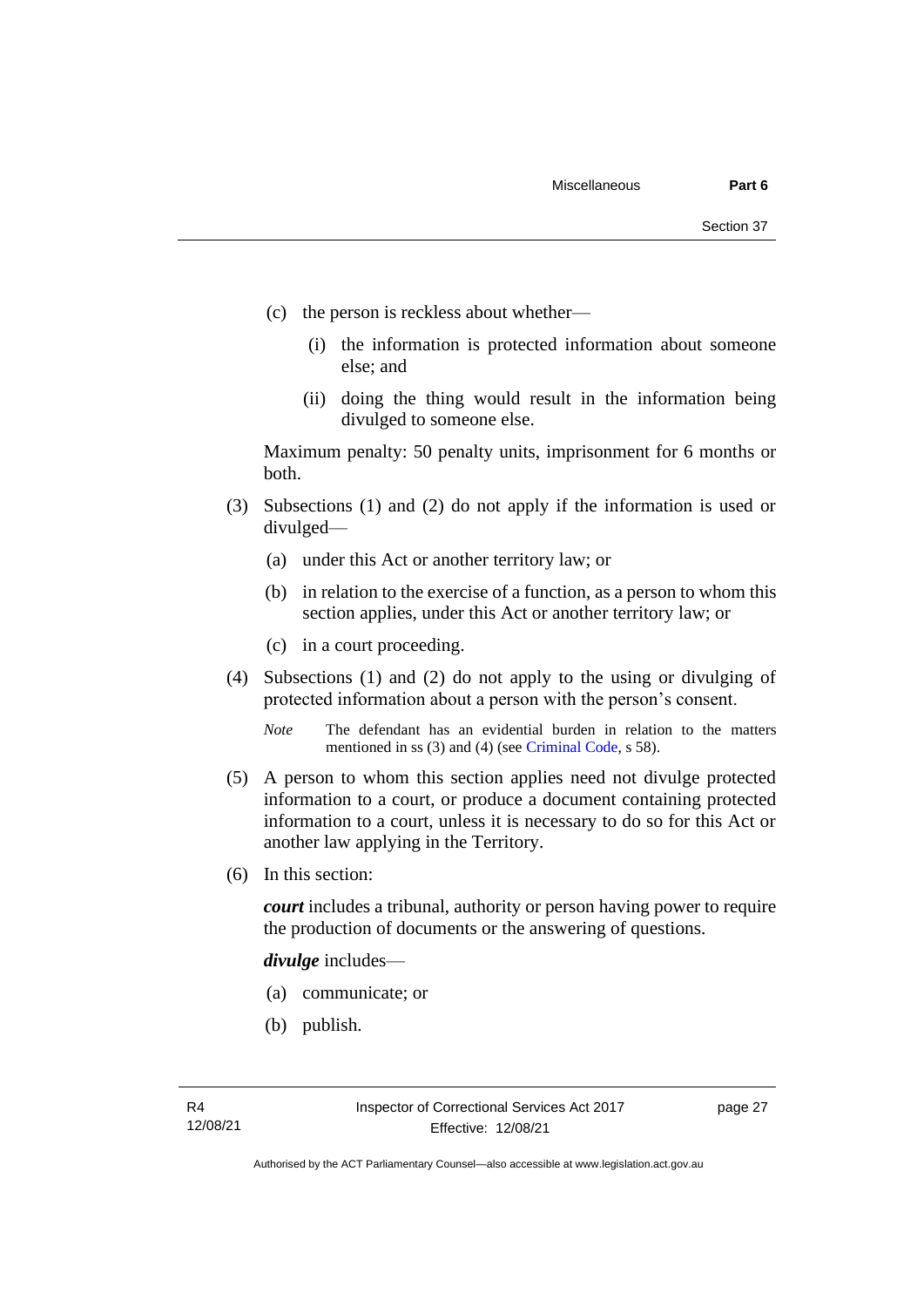#### **Part 6** Miscellaneous

#### *person to whom this section applies* means—

- (a) a person who is, or has been, an inspector; or
- (b) anyone else who exercises, or has exercised, a function under this Act; or
- (c) a person who is, or has been, otherwise involved in the administration of this Act; or
- (d) a person who has been given information under this Act by a person mentioned in paragraph (a), (b) or (c).

*produce* includes allow access to.

*protected information* means information about a person that is disclosed to, or obtained by, a person to whom this section applies because of—

- (a) the exercise of a function under this Act by the person or someone else; or
- (b) the involvement of the person, or someone else, in the administration of this Act.

*use information* includes make a record of the information.

#### <span id="page-33-0"></span>**38 Regulation-making power**

The Executive may make regulations for this Act.

*Note* A regulation must be notified, and presented to the Legislative Assembly, under the [Legislation Act.](http://www.legislation.act.gov.au/a/2001-14)

### <span id="page-33-1"></span>**39 Review of Act**

- (1) The Minister must arrange for a review of the operation of this Act as soon as practicable after the end of its 5th year of operation.
- (2) The Minister must present a report of the review to the Legislative Assembly within 12 months after the day the review is started.
- (3) This section expires 7 years after the day it commences.

R4 12/08/21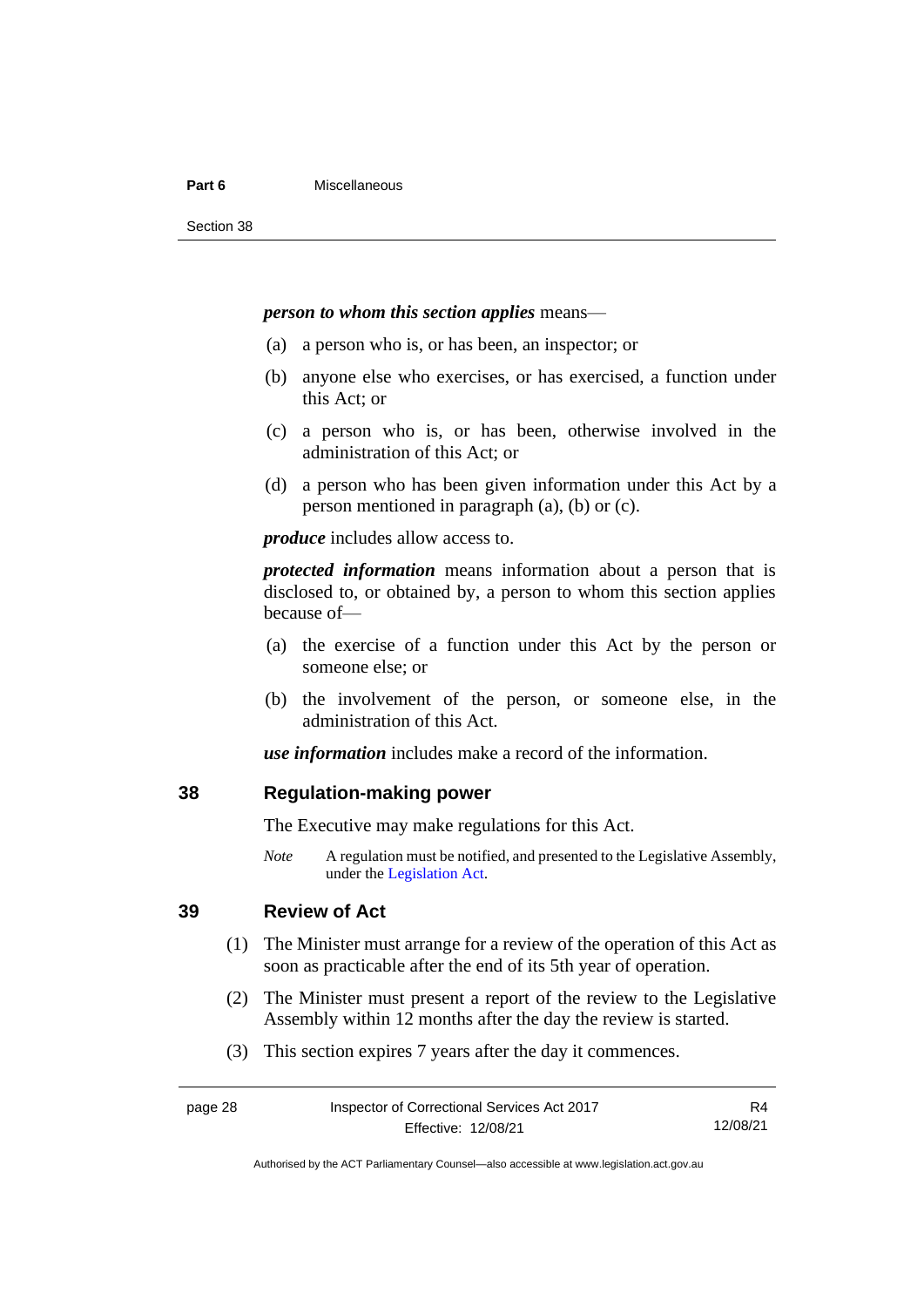# <span id="page-34-0"></span>**Dictionary**

(see s  $3)$ )

*Note 1* The [Legislation Act](http://www.legislation.act.gov.au/a/2001-14) contains definitions and other provisions relevant to this Act.

*Note 2* For example, the [Legislation Act,](http://www.legislation.act.gov.au/a/2001-14) dict, pt 1, defines the following terms:

- bankrupt or personally insolvent
- chief police officer
- coroner
- corrections officer
- director-general (see s 163)
- document
- entity
- **Executive**
- function
- human rights commissioner
- integrity commission
- integrity commissioner
- Legislative Assembly
- Minister (see s 162)
- official visitor
- ombudsman
- person (see s 169)
- police officer
- public servant
- sitting day
- **Speaker**
- territory law
- the Territory
- tribunal.

*correctional centre*—see section 7.

*correctional service*—see section 8.

Inspector of Correctional Services Act 2017 Effective: 12/08/21

page 29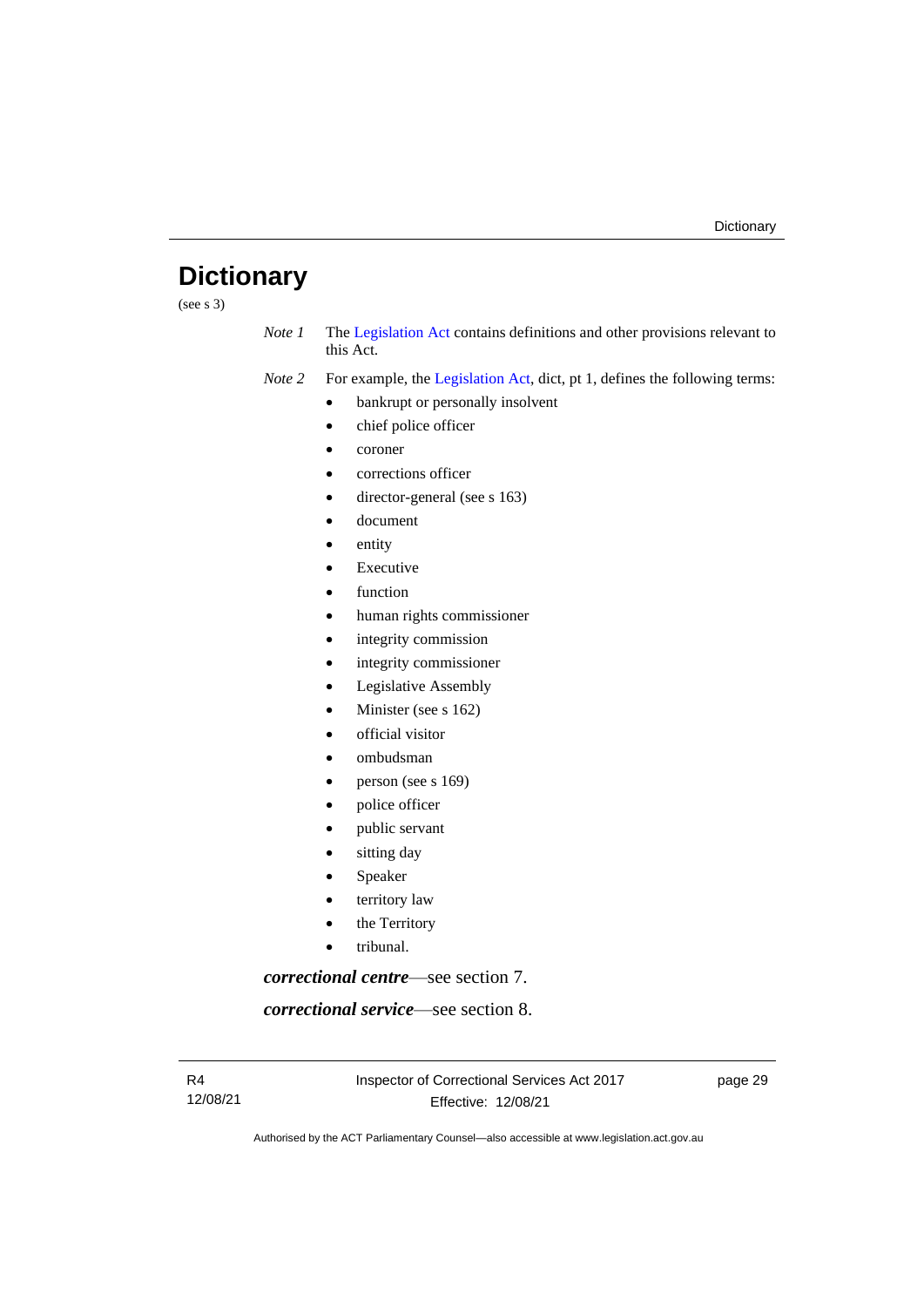#### *detainee*—

- (a) for the *[Corrections Management Act 2007](http://www.legislation.act.gov.au/a/2007-15)*—see that Act, dictionary; or
- (b) for the *[Children and Young People Act 2008](http://www.legislation.act.gov.au/a/2008-19)*—means a young detainee as defined in that Act, section 95.

*inspector* means the inspector of correctional services appointed under section 9.

*relevant director-general* means, for a matter that relates to—

- (a) a correctional centre under the *[Corrections Management](http://www.legislation.act.gov.au/a/2007-15)  Act [2007](http://www.legislation.act.gov.au/a/2007-15)* or a correctional service provided in relation to a correctional centre—the director-general responsible for administering that Act; or
- (b) a detention place under the *[Children and Young People Act](http://www.legislation.act.gov.au/a/2008-19) 2008* or a correctional service provided in relation to a detention place—the director-general responsible for administering that Act.

*relevant Minister* means, for a matter that relates to—

- (a) a correctional centre under the *[Corrections Management](http://www.legislation.act.gov.au/a/2007-15)  Act [2007](http://www.legislation.act.gov.au/a/2007-15)* or a correctional service provided in relation to a correctional centre—the Minister responsible for administering that Act; or
- (b) a detention place under the *[Children and Young People Act](http://www.legislation.act.gov.au/a/2008-19) 2008* or a correctional service provided in relation to a detention place—the Minister responsible for administering that Act.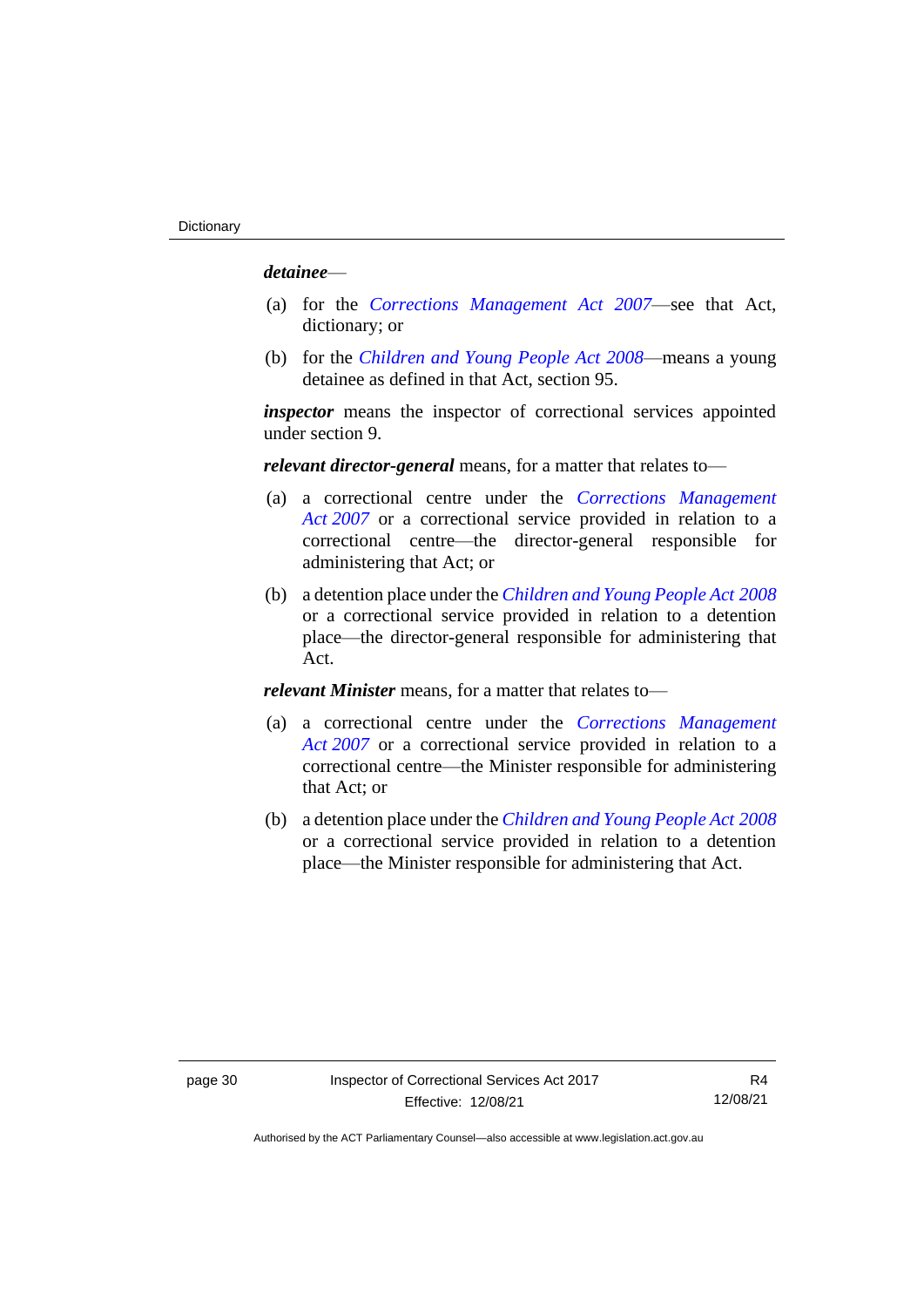# <span id="page-36-1"></span><span id="page-36-0"></span>**Endnotes**

## **1 About the endnotes**

Amending and modifying laws are annotated in the legislation history and the amendment history. Current modifications are not included in the republished law but are set out in the endnotes.

Not all editorial amendments made under the *[Legislation Act 2001](http://www.legislation.act.gov.au/a/2001-14)*, part 11.3 are annotated in the amendment history. Full details of any amendments can be obtained from the Parliamentary Counsel's Office.

Uncommenced amending laws are not included in the republished law. The details of these laws are underlined in the legislation history. Uncommenced expiries are underlined in the legislation history and amendment history.

If all the provisions of the law have been renumbered, a table of renumbered provisions gives details of previous and current numbering.

The endnotes also include a table of earlier republications.

| $A = Act$                                    | $NI =$ Notifiable instrument                |  |
|----------------------------------------------|---------------------------------------------|--|
| $AF =$ Approved form                         | $o = order$                                 |  |
| $am = amended$                               | $om = omitted/repealed$                     |  |
| $amdt = amendment$                           | $ord = ordinance$                           |  |
| $AR = Assembly resolution$                   | $orig = original$                           |  |
| $ch = chapter$                               | par = paragraph/subparagraph                |  |
| $CN =$ Commencement notice                   | pres = present                              |  |
| $def = definition$                           | prev = previous                             |  |
| $DI = Disallowable instrument$               | $(\text{prev}) = \text{previously}$         |  |
| $dict = dictionary$                          | $pt = part$                                 |  |
| disallowed = disallowed by the Legislative   | $r = rule/subrule$                          |  |
| Assembly                                     | $reloc = relocated$                         |  |
| $div = division$                             | $renum = renumbered$                        |  |
| $exp = expires/expired$                      | $R[X]$ = Republication No                   |  |
| $Gaz = gazette$                              | $RI = reissue$                              |  |
| $hdg =$ heading                              | $s = section/subsection$                    |  |
| $IA = Interpretation Act 1967$               | $sch = schedule$                            |  |
| $ins = inserted/added$                       | $sdiv = subdivision$                        |  |
| $LA =$ Legislation Act 2001                  | $SL = Subordinate$ law                      |  |
| $LR =$ legislation register                  | $sub =$ substituted                         |  |
| $LRA =$ Legislation (Republication) Act 1996 | $underlining = whole or part not commenced$ |  |
| $mod = modified/modification$                | or to be expired                            |  |
|                                              |                                             |  |

### <span id="page-36-2"></span>**2 Abbreviation key**

R4 12/08/21 Inspector of Correctional Services Act 2017 Effective: 12/08/21

page 31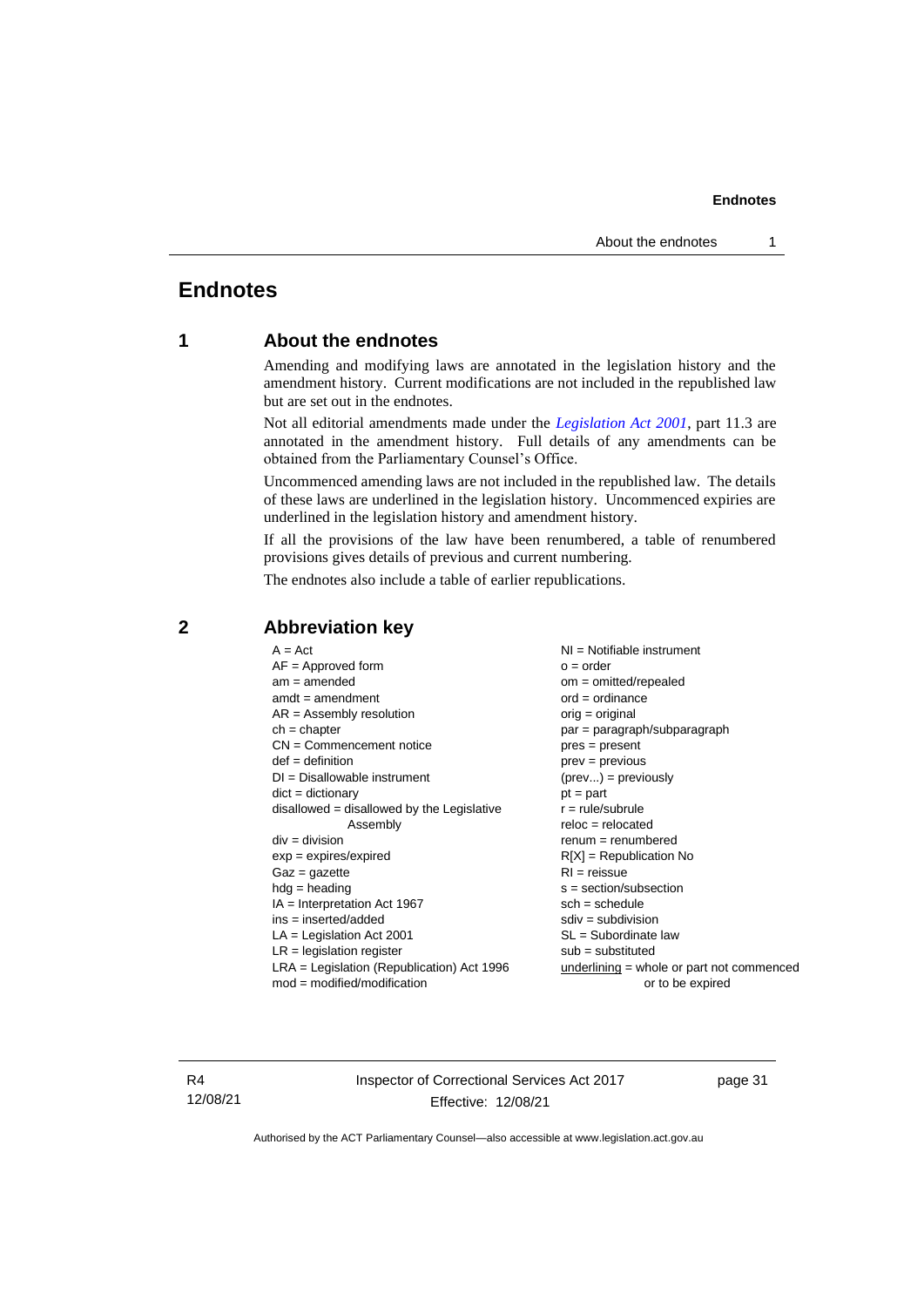3 Legislation history

## <span id="page-37-0"></span>**3 Legislation history**

#### **Inspector of Correctional Services Act 2017 A2017-47** notified LR 7 December 2017 s 1, s 2 commenced 7 December 2017 (LA s 75 (1)) s 40, sch 1 commenced 7 December 2019 (s 2 (3))

remainder commenced 8 December 2017 (s 2 (1))

as amended by

#### **[Integrity Commission Act 2018](http://www.legislation.act.gov.au/a/2018-52#history) A2018-52 sch 1 pt 1.14 (as am by [A2019-18](https://www.legislation.act.gov.au/a/2019-18) s 4)**

notified LR 11 December 2018 s 1, s 2 commenced 11 December 2018 (LA s 75 (1)) sch 1 pt 1.14 commenced 1 December 2019 (s 2 (2) (a) as am by [A2019-18](https://www.legislation.act.gov.au/a/2019-18) s 4)

#### **[Integrity Commission Amendment Act 2019](https://www.legislation.act.gov.au/a/2019-18/) A2019-18 s 4**

notified LR 14 June 2019

s 1, s 2 commenced 14 June 2019 (LA s 75 (1))

s 3, s 4 commenced 15 June 2019 (s 2 (1))

*Note* This Act only amends th[e Integrity Commission Act 2018](http://www.legislation.act.gov.au/a/2018-52#history) A2018-52.

#### **[Crimes Legislation Amendment Act 2021 \(No 2\)](https://www.legislation.act.gov.au/a/2021-18/) A2021-18 pt 5**

notified LR 11 August 2021

s 1, s 2 commenced 11 August 2021 (LA s 75 (1))

pt 5 commenced 12 August 2021 (s 2 (1))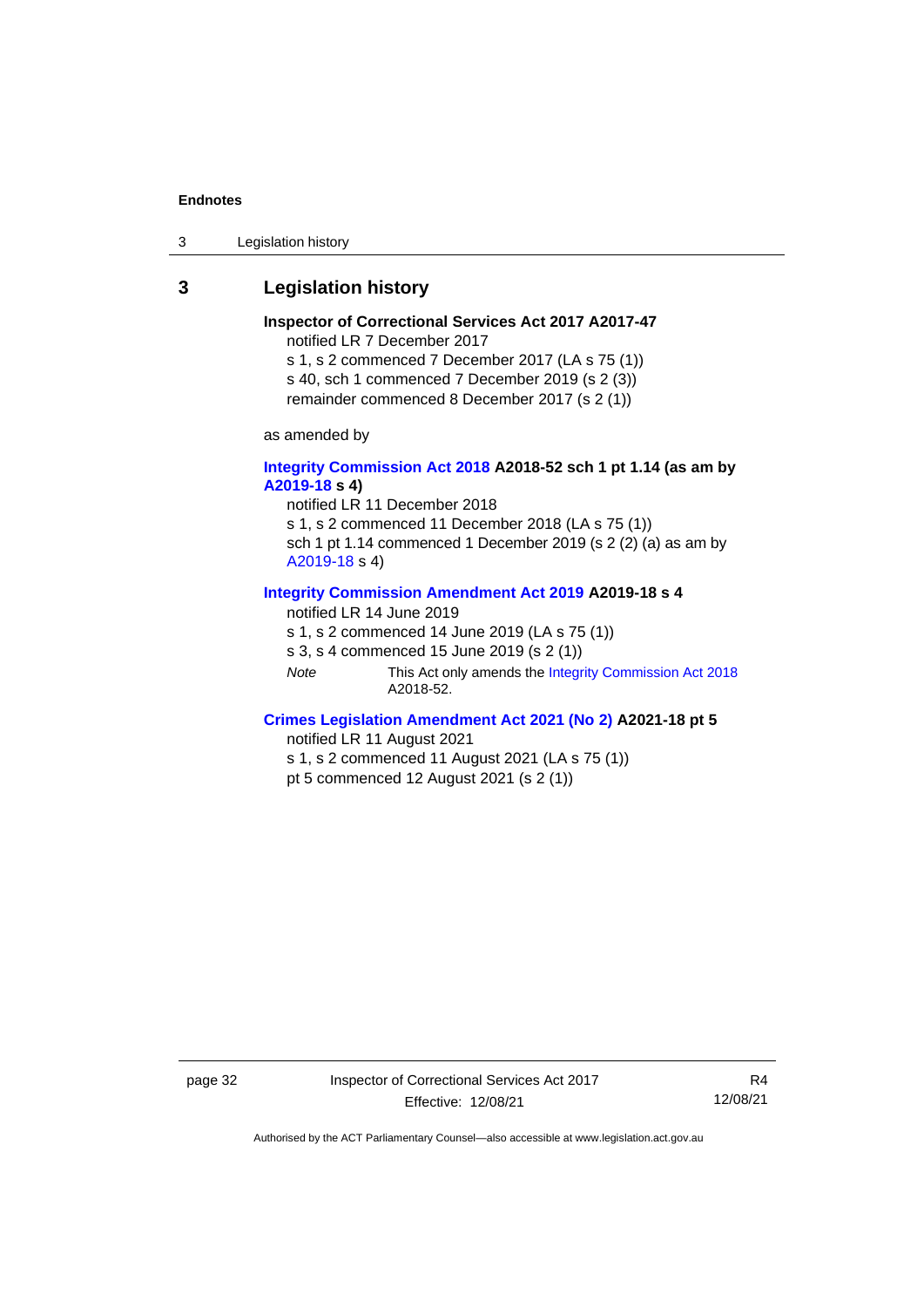Amendment history 4

### <span id="page-38-0"></span>**4 Amendment history**

```
Commencement
s 2 om LA s 89 (4)
What is a correctional centre?
s 7 am A2017-47 amdts 1.17-1.19
Functions—examination and review<br>s 18 am A2017-47 amd
                A2017-47; A2021-18 s 14
Cooperation with other entities
s 31  A2018-52; A2017-47 amdt 1.21; pars renum R3
                LA
Inspector may refer matter to investigative entity
s 32 am A2018-52 amdt 1.86
Cooperation with inspector<br>s 33 am A2018
                A2018-52 amdt 1.87, amdt 1.88; pars renum R2 LA
Review of Act
s 39 exp 8 December 2024 (s 39 (3))
Amendments
               om LA s 89(3)Legislation amended—sch 1
s 40 om LA s 89 (3)
Legislation amended—sch 2
s 41 om LA s 89 (3)
Amendments—extended application of Act
sch 1 om LA s 89 (3)
Consequential amendments
sch 2 om LA s 89 (3)
Dictionary
dict am A2018-52 amdt 1.89
               def detainee sub A2017-47 amdt 1.22
```
R4 12/08/21 Inspector of Correctional Services Act 2017 Effective: 12/08/21

page 33